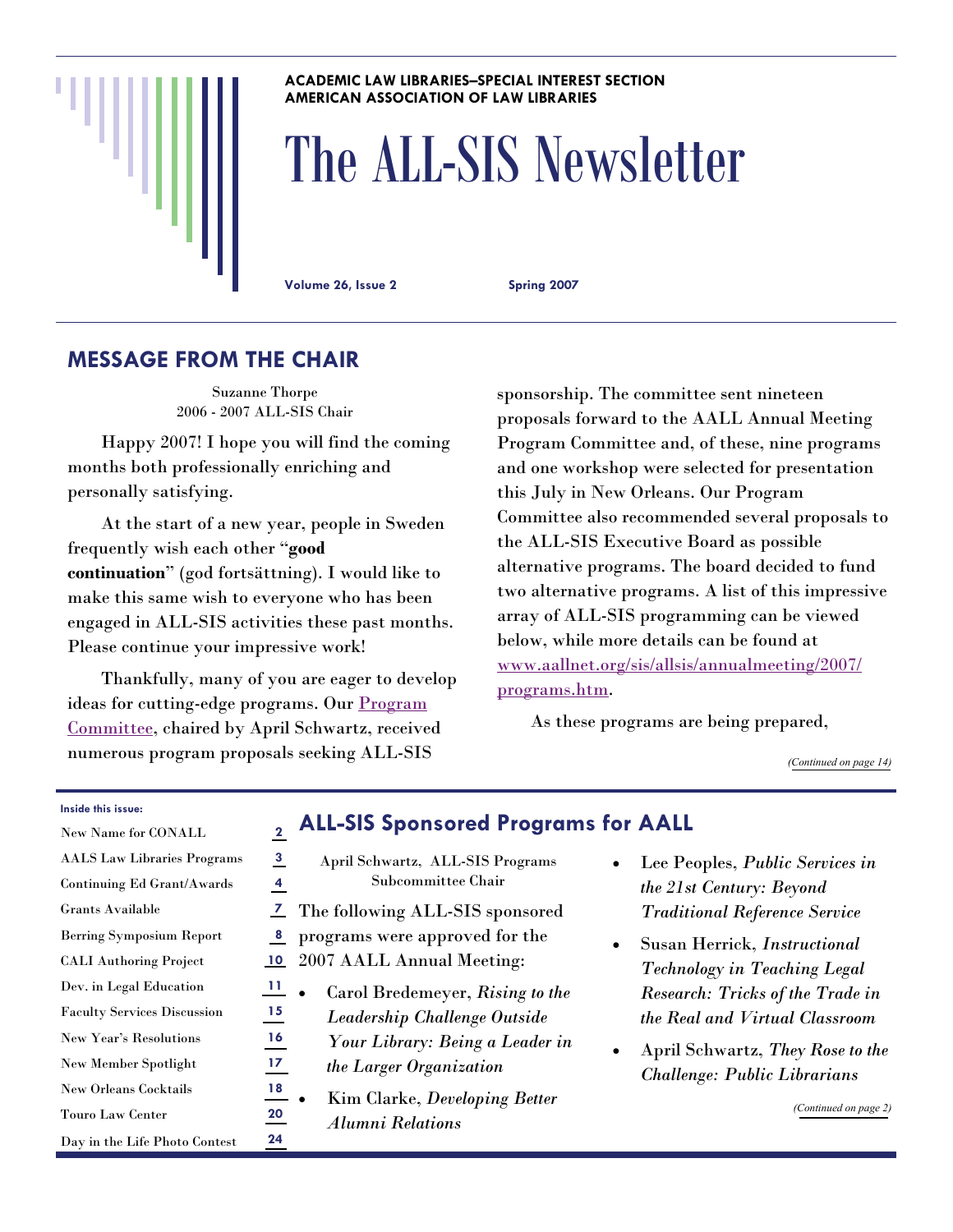# <span id="page-1-0"></span>**AALL Programs, Cont'd**

*Take On the U.S.A. Patriot Act Through Doe v. Gonzales*

- <span id="page-1-1"></span>• Barbara West, *Rise to the Challenge of Publishing*
- Stefanie Pearlman, *Librarians, Vendors or Both? Who Should be Teaching Westlaw and Lexis to First Year Law Students?*
- Margaret Schilt, *Blogs, Working Papers, Electronic Publishing: Will Changes in Legal Scholarship Affect the Future Development of Library Collections?*
- Susan Nevelow Mart, *Responding to Legal Process in the Library - a Post-PATRIOT ACT Primer*
- James Milles, *How (and What) to Podcast* (full day workshop)

Alternate Programs Funded by ALL-SIS

- Mary Ann Archer, *Rising to the Challenge of Relevance - in Legal Research Training*
- Teresa Conaway, *Filling the Seats: Marketing Legal Research Instruction with a Certificate of Excellence Program*

For more information, see [www.aallnet.org/sis/allsis/](http://www.aallnet.org/sis/allsis/annualmeeting/2007/programs.htm) [annualmeeting/2007/programs.htm](http://www.aallnet.org/sis/allsis/annualmeeting/2007/programs.htm).

# **New Name for CONALL**

#### Paul Moorman, USC Law Library

 The ALL-SIS Board has approved a new name for the Conference of Newer Academic Law Librarians (CONALL): the New Academic Law Librarian's Meeting (or NALLM for those fluent in acronymese). This new name is a big step in the evolution of one of ALL-SIS' most popular events at the Annual Meeting. Since its introduction at the Philadelphia meeting six years ago, CONALL has been the keystone program in ALL-SIS' efforts at outreach towards newer academic law librarians. CONALL has proven to be a great opportunity for

newer members of the profession to meet their new colleagues, learn a little about the profession, and make some new friends. However, over the years it became obvious that the name of the program was confusingly similar to CONELL, the day-long preconference also geared towards newcomers to the profession.

 This year's Committee was charged by the Board to come up with a new name. According to Katie Thompson, current co-chair of the Committee, the name New Academic Law Librarian Program (NALLP) was an early favorite among the Committee members. However, this name was eventually rejected because of its similarity with another law school related organization - NALP (National Association for Law Placement). And although NALP is not a law librarian related organization, everyone involved agreed that avoiding any confusion with the name was a top priority. After further consideration, the Committee chose the name New Academic Law Librarian's Meeting (NALLM). According to Katie, all the committee members agreed that NALLM was a "straight-forward acronym…that would not be confused with the CONELL program, or any other programs focused toward new law librarians." The Board indicated their official approval of the new name in November starting with the 2007 Annual Meeting in New Orleans.

 The name is not the only thing to change for this year's event. As part of the restructuring and shortening of the Annual Meeting, the ALL-SIS Reception and Awards Ceremony has been moved to Sunday night from its traditional Tuesday night. This means that the first NALLM will take place on Sunday, July 15, 2007 at Loyola University New Orleans College of Law. Katie and her CONALL/Mentoring Committee (now the NALLM/ Mentoring Committee) co-chair, Patricia Kidd, are busy preparing for the event. Please encourage all newer academic law librarians to attend!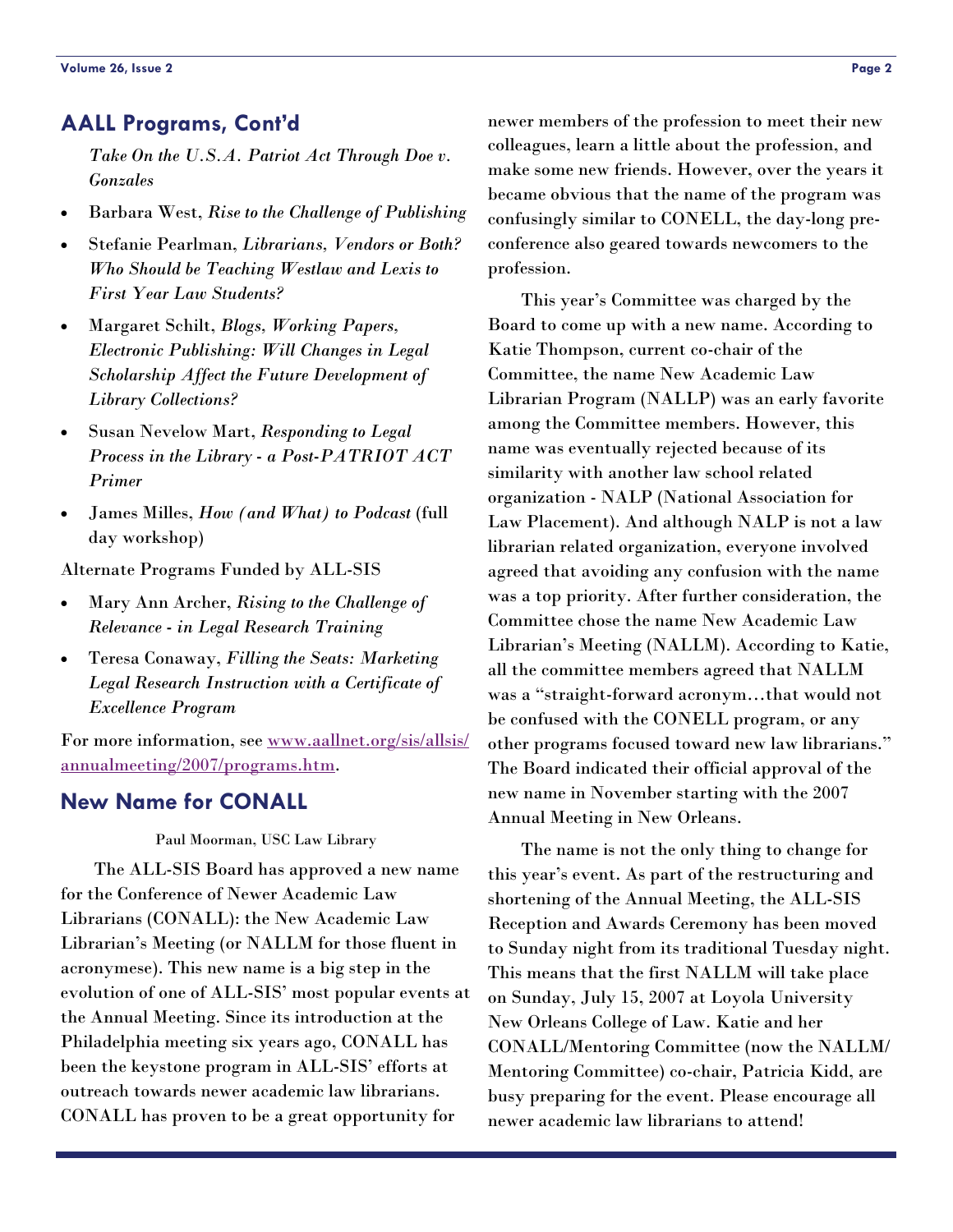# <span id="page-2-0"></span>**AALS Annual Meeting January 2007: AALS Section on Law Libraries Programs**

Filippa Marullo Anzalone, Associate Dean for Library & Computing Services & Professor of Law, Boston College, ALL-SIS Liaison to AALS

 This year was a productive one for the American Association of Law Schools (AALS) Section on Law Libraries. The Section sponsored two programs and its annual luncheon program at the 2007 annual AALS meeting.

 Linda Ryan planned the luncheon for Wednesday, January 3. Rita Reusch, Chair of the ABA Section of Legal Education Questionnaire Committee announced that there would be an open forum on Changes to the ABA Law Library Questionnaires on Thursday, January 4 from 8:30 to 10:00 AM. The open forum, which was very well attended, was conducted by Dean Allen K. Easley, William Mitchell College of Law, Dan Freehling, ABA Deputy Consultant, and Rita Reusch, S.J. Quinney College of Law, University of Utah. Steve Barkan, University of Wisconsin, shared his views about whether the ABA's Standards and the accreditation process inhibit law library management and our ability to use resources creatively. Steve gave a similar talk at The *Future of Law Libraries Symposium* in 2005. The content of Steve's remarks is included in the proceedings of that symposium.

 Sally Wise reported for the Nominating Committee (Betsy McKenzie and Carol Roehrenbeck) that their slate included Board member Linda Ryan, St. John's University, the Section's Chair-elect, and Joyce McCray Pearson (University of Kansas) and Faye Jones (Florida State University) as Section Board members. The Nominating Committee's slate of officers was accepted unanimously by acclamation at the meeting. Paul George, University of Pennsylvania, is the 2007 Section Chair. Other board members include: Penny Hazelton, University of Washington; Julia Wentz, University of Loyola,

Chicago; and Filippa Marullo Anzalone, outgoing Section Chair. Claire Germain, Cornell, is leaving the board this year after many years of outstanding service. Board member Sara Robbins, Brooklyn Law School, met a sudden and tragic death in December. At the lunch, there was a moment of silence for our departed friend and colleague.

 Paul George planned the Section's main program, a panel on *Open Access and the Future of Legal Scholarship: Copyright, Print Journals and Electronic Repositories*. The presentation, which was held on Friday, January 5, was well attended and lively. Panel members included Professor Michael W. Carroll, Villanova University School of Law; Professor Richard A. Danner, Duke University School of Law; Professor Gregory Lastowka, Rutgers School of Law-Camden; and Professor Filippa Marullo Anzalone, Boston College, moderated the discussion.

 On Saturday morning, January 6, the Section sponsored a program for new(er) and aspiring law library directors. It was the second workshop for new and aspiring directors. The first such program was held at AALL in July 2006; the topic was *employment issues*. The theme at the AALS workshop was *relating to your colleagues; or, faculty relations for law library directors*. A panel of experienced law library directors from a diverse set of law schools gave advice, took questions and led discussion about how to relate to your law school faculty and how to "be" a faculty member. Panel members included: Professor Paul George, University of Pennsylvania; Professor Claire Germain, Cornell; Professor Penny Hazelton, University of Washington; Professor Linda Ryan, St. John's University; Professor Julia Wentz, University of Loyola, Chicago; and Professor Filippa Marullo Anzalone, Boston College. There is a plan to have a new directors' workshop at both AALL and AALS every year.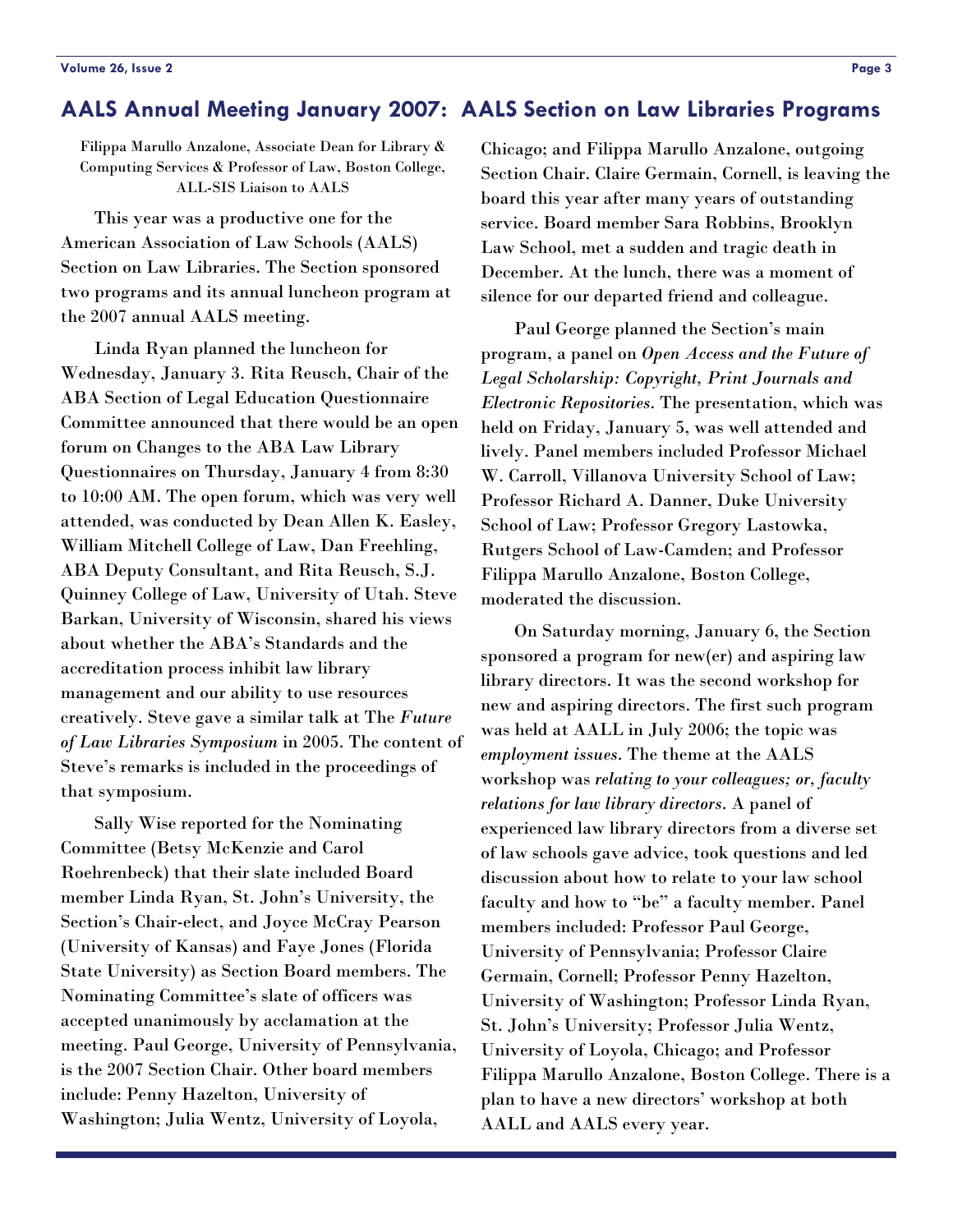# <span id="page-3-0"></span>**Continuing Education Task Force Awarded AALL/BNA Grant**

 The ALL-SIS Board recently formed the Continuing Education Task Force with the goal of putting together programming to reach academic law librarians beyond the AALL Annual Meeting. After receiving input from the membership, the Task Force applied for and was awarded an AALL/ BNA Continuing Education Grant to fund an exciting program titled "Challenging Conversations." The program will demonstrate specific strategies and techniques to improve academic law librarians' abilities to plan for and conduct challenging conversations in the law library and university environments. The program will feature **[Bill Lindberg](http://www.ashgrovegroup.com/)**, a long serving West employee who is currently a professional coach and consultant, leading a cast of academic librarian "actors." We plan to film in February at Southwestern University School of Law and make the finished product available soon after as streaming video via AALLNET.

 Our other initiative is to tap into the wealth of local, regional, and chapter programming that occurs throughout the year. Many excellent educational programs are presented at these events that have appeal to the entire ALL-SIS membership. Task Force members have been monitoring this programming and identifying programs for recording and later distribution via AALLNET. If you know of an upcoming local, regional, or chapter program that has appeal to the ALL-SIS membership please contact a Task Force member:

- Lee Peoples, Task Force Chair, <u>[lpeoples@okcu.edu](mailto:lpeoples@okcu.edu)</u>
- Merle Slyhoff, Task Force Member, [mslyhoff@law.upenn.edu](mailto:mslyhoff@law.upenn.edu)
- Mary L. Wells, Task Force Member, [mlwells@stthomas.edu](mailto:mlwells@stthomas.edu)

# **ALL-SIS Seeks Nominations for Annual Awards**

John Edwards, Associate Dean for Information Resources & Technology and Professor of Law, Drake University Law School, Chair, ALL-SIS Awards Committee

 The ALL-SIS Awards Committee (Marlene Alderman, John Edwards and Mary Ann Nelson) is now accepting nominations for the following three awards and one grant:

- The Frederick Charles Hicks Award for Outstanding Contributions to Academic Law Librarianship
- The ALL-SIS Outstanding Article Award
- The ALL-SIS Outstanding Service Award
- The ALL-SIS CONELL Grant

**The application deadline for all awards is March 31, 2007.** 

**The Frederick Charles Hicks Award for Outstanding Contributions to Academic Law Librarianship** recognizes an individual or group which has made outstanding contributions to academic law librarianship through continued efforts to improve law librarianship. The award, presented by the Academic Law Libraries Special Interest Section (ALL-SIS) of the American Association of Law Libraries, is named in honor of Frederick Charles Hicks, the first great American law librarian/ scholar who was also the first academic law librarian to serve as president of AALL. Past recipients have included Penny Hazelton, Frank Houdek, Dick Danner, Bob Berring, Tim Coggins, Barbara Bintliff, and Roger Jacobs.

#### **Criteria:**

 A nominee can be an individual or a group, and should exhibit extended and sustained contributions in one or more of the following areas: *([Continued on page 5\)](#page-4-0)*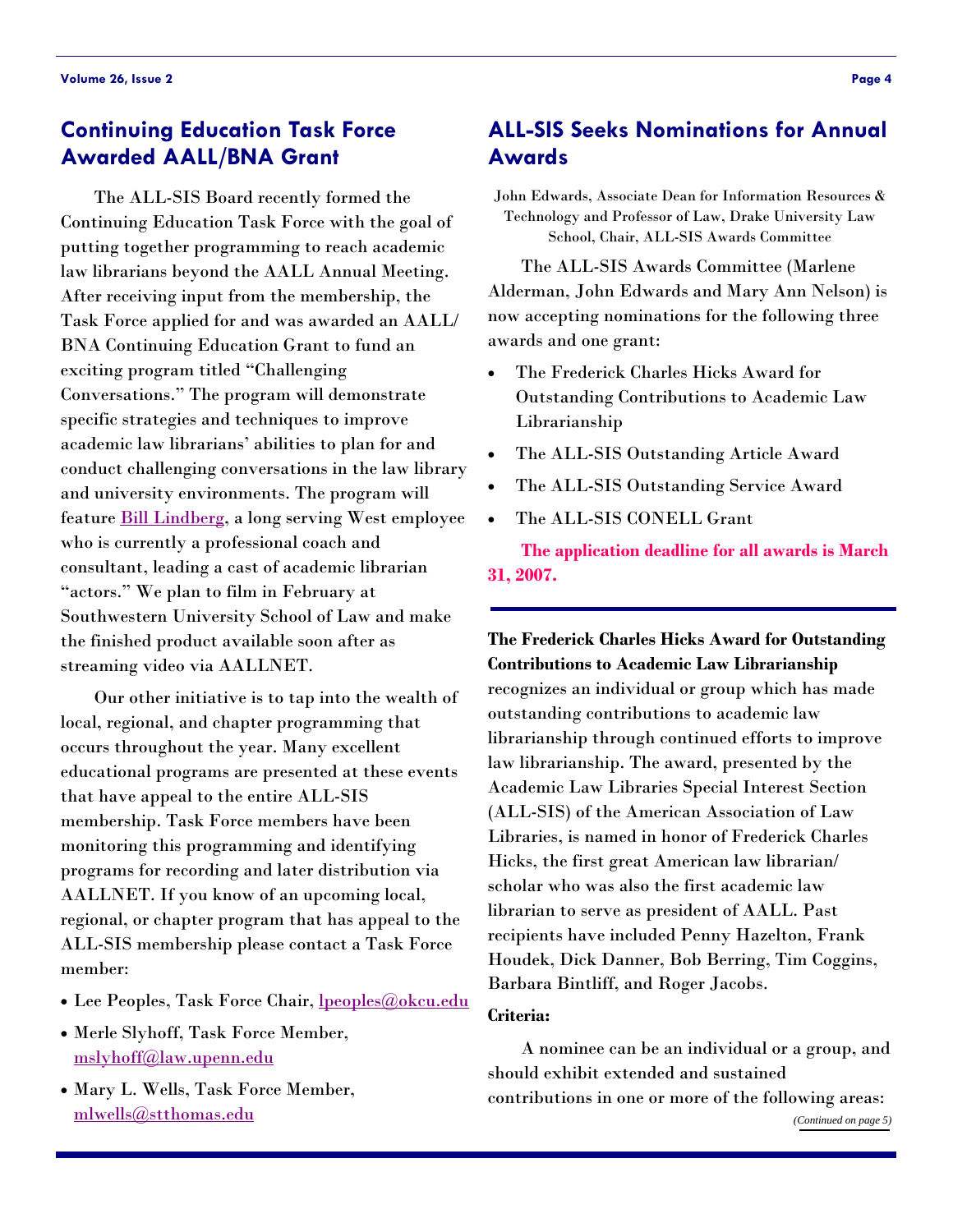# <span id="page-4-0"></span>**Award Nominations, Cont'd**

- History of contributions to the field of law librarianship through research, publications and other activities displaying an active participation in the advancement of academic law librarianship;
- Achievement in a particular area of academic law librarianship;
- Service to AALL:
- Service to the ALL-SIS

#### **Submission Procedure:**

 Individuals may nominate themselves or others. Preference will be given to members of the ALL-SIS.

Nominations must include:

- A letter of nomination, including the candidate's full name, title, and institution name and address. If the candidate is retired, include name, home address, and most recent former employer;
- A narrative supporting the nomination, to include a discussion of the candidate's contributions to academic law librarianship;
- The name, e-mail and phone number of the nominating party.

 Nomination materials may be sent electronically or in paper (5 copies) to the ALL-SIS Awards Committee Chair.

 The award will be presented annually at the discretion of the Awards Committee.

**Deadline:** All nominations must be received by March 31, 2007.

# **The ALL-SIS Outstanding Article Award** honors section members for contributions to the enhancement of academic law librarianship through publishing. Articles published in any format in any

publication other than *Law Library Journal* and *AALL Spectrum* (articles from those publications are eligible for AALL Article of the Year awards) during the year prior to the award qualify for consideration. Any aspect of academic law librarianship may be addressed. A plaque will be presented to the author or authors of the winning articles. The 2005 award recipient was Nancy M. Babb for *Cataloging Spirits and the Spirit of Cataloging*, 40 Cataloging & Classification Quarterly 89 (no. 2, 2005). The names of other previous award winners can be found at [www.aallnet.org/sis/allsis/awards/](http://www.aallnet.org/sis/allsis/awards/articleaward.html) [articleaward.html](http://www.aallnet.org/sis/allsis/awards/articleaward.html).

#### **Criteria:**

- Article must be authored by an ALL-SIS member. For co-authored articles, at least one author must be a member of ALL-SIS.
- Nominated articles for each year's award must have been published in the previous calendar year, i.e. 2005.
- Articles will be evaluated on:
	- Relevance of topic to some aspect of academic law librarianship, including but not limited to public services, technical services, legal research or teaching;
	- Quality of writing;
	- Effectiveness of communication technique.
- Articles may have appeared in any publication (paper or electronic) including AALL publications (except Law Library Journal or AALL Spectrum), chapter newsletters, non-AALL publications, or in-house publications.
- When appropriate, awards will be presented for excellence in writing in different areas of academic law librarianship, such as technical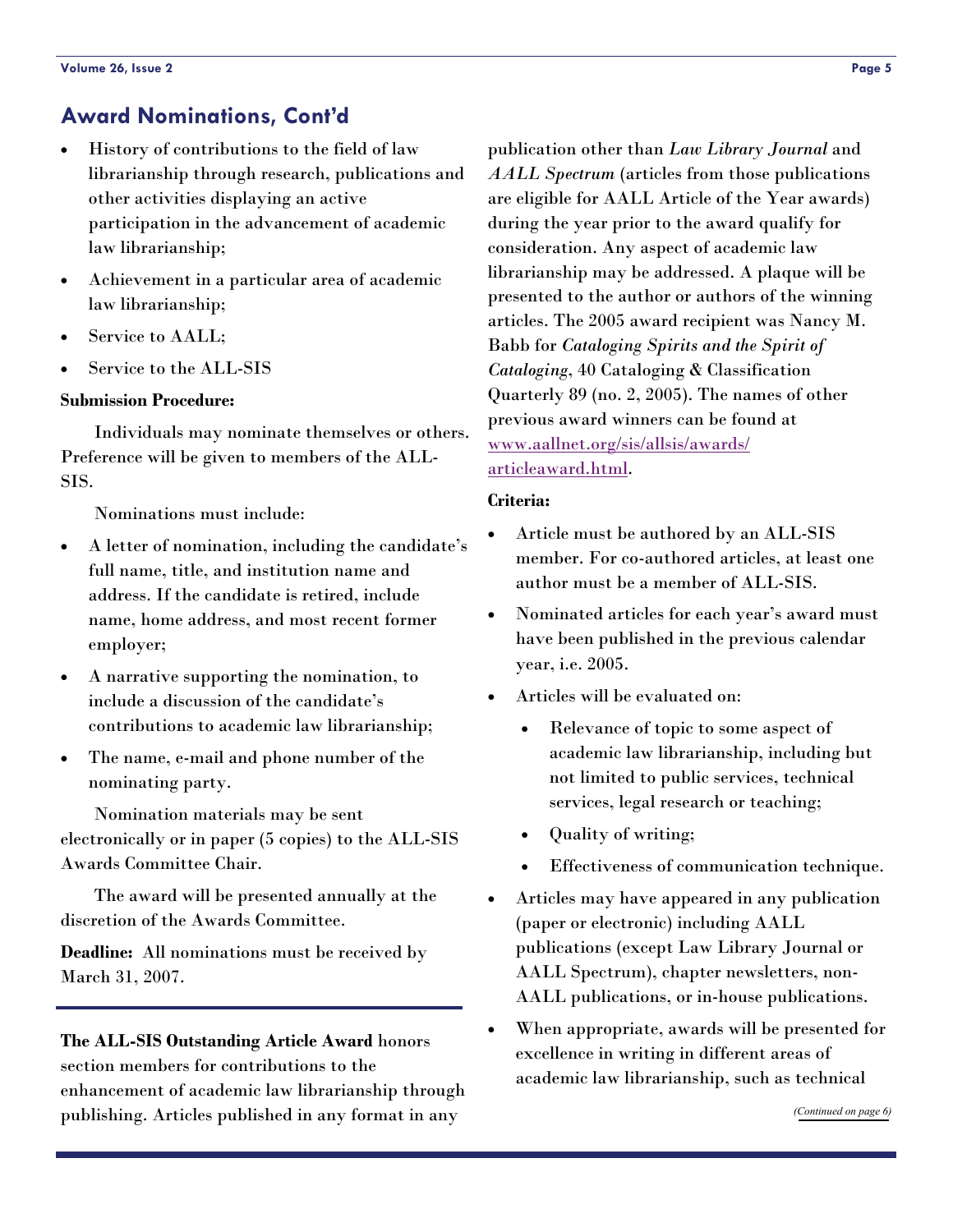# <span id="page-5-0"></span>**Award Nominations, Cont'd**

services, public services, or administration.

 Awards will not be presented in a given year if the Committee does not feel submissions meet the award criteria.

#### **Submission Procedure:**

- Articles for consideration may be sent electronically or in paper (5 copies) to the ALL-SIS Awards Committee Chair.
- Articles may be submitted for consideration by any AALL member, including the authors.

**Deadline:** All nominations/submissions must be received by March 31, 2007.

**The ALL-SIS Outstanding Service Award** honors an ALL-SIS member who has made outstanding contributions to the SIS in areas of section activity and in professional service.

#### **Criteria:**

 The following criteria will be considered in reviewing nominations for this award. Nominees may excel in one or more of the following areas:

- Outstanding leadership in the Section, at meetings, and in committee work.
- Special and notable service to the Section, such as participation in special projects.
- Participation in Section educational programs and public speaking activities.
- Mentoring activities which encourage others in the section.
- Activities which encourage others to join the Section.

 The above list is not intended to be an exhaustive list of criteria. Individuals whose contributions to the Section take other forms may also be nominated.

#### **Submission Procedure:**

 Individuals may nominate themselves or others. Nominees must be a member of the ALL-SIS, active or retired. Nominations may be submitted by any SIS member.

Nominations must include:

- A letter of nomination, including the candidate's full name, title, and institution name and address. If the candidate is retired, include name, home address, and most recent former employer;
- A narrative supporting the nomination, to include a discussion of the candidate's contribution to the SIS;
- A curriculum vitae of the candidate;
- The name, e-mail address and phone number of the nominating party.

 Current Executive Board members and Awards Committee members are ineligible for nomination.

**Deadline:** All nominations must be received by March 31, 2007.

**The ALL-SIS CONELL Grant** is in the final year of a three-year pilot program. The grant will be given to a newer law librarian to attend CONELL, the AALL Conference of Newer Law Librarians. The grant will cover the cost of CONELL registration and a hotel room for one night. The purpose of the CONELL Grant is to promote participation by newer academic law librarians in AALL and the ALL-SIS.

#### **Criteria:**

 To qualify for the grant, the winner must be an ALL-SIS member. The winner must:

1. Agree to become a member of the ALL-SIS CONALL/Mentoring Committee,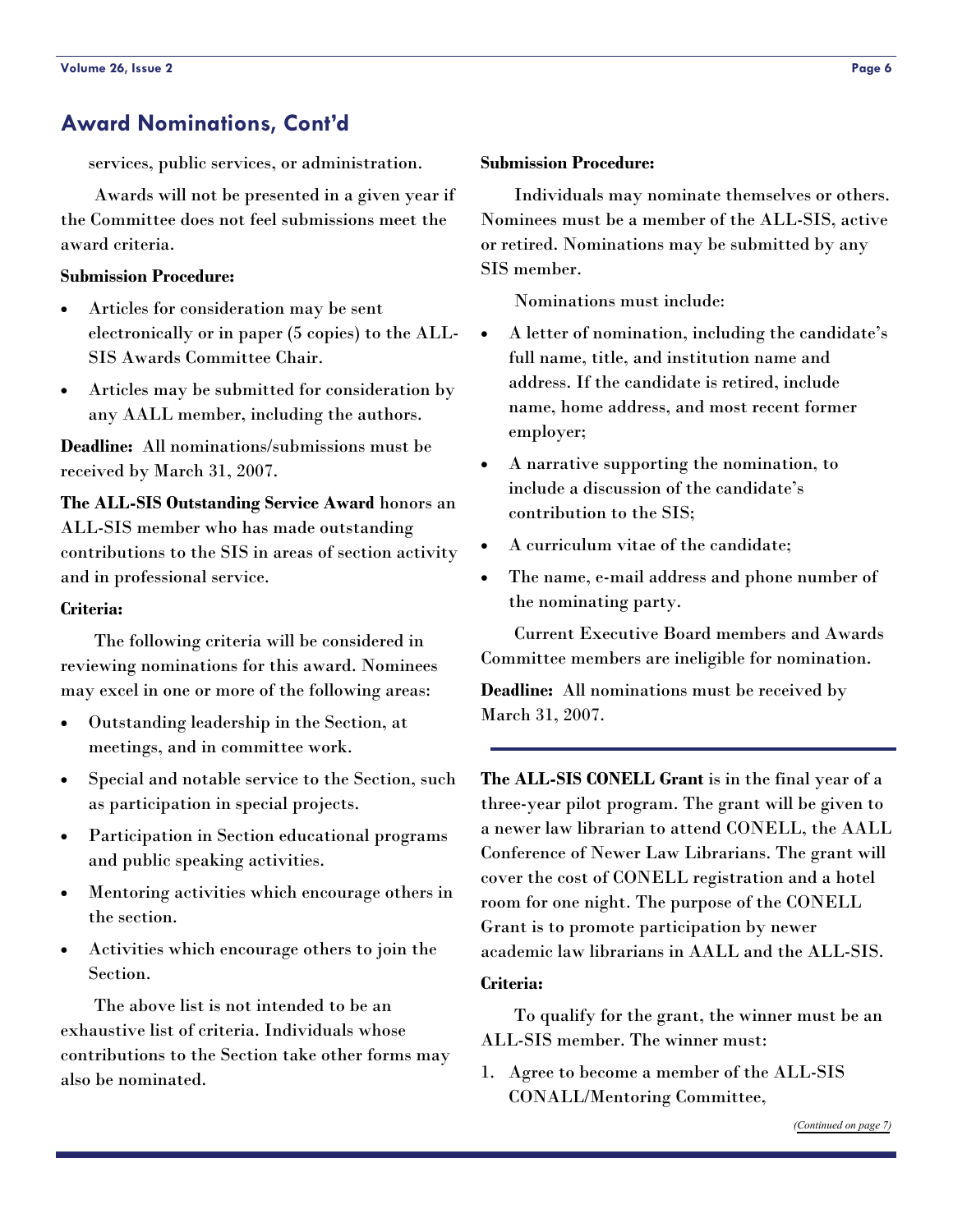# <span id="page-6-0"></span>**Award Nominations, Cont'd**

- 2. Attend NALLM, the ALL-SIS New Academic Law Librarian's Meeting, and
- 3. Write a short article for the ALL-SIS newsletter about CONELL.

 CONELL is a well-attended event and its registration may close before the ALL-SIS Awards Committee announces the CONELL Grant winner.

We recommend that applicants register and pay to attend CONELL before receiving notice of the ALL-SIS CONELL Grant winner in early May.

#### **Procedure:**

 To apply for the CONELL grant, complete the application and submit it with:

- 1. A current resume and
- 2. Two letters of recommendation from current or former teachers or employers that discuss your potential to contribute to the field of academic law librarianship and your need for the grant.

 The grant will be presented annually at the discretion of the ALL-SIS Awards Committee. There is no requirement that the grant be given every year. Previous CONELL Grant winners are ineligible.

**Deadline:** All nominations must be received by March 31, 2007.

Nominations/submissions for all three awards and the grant may be sent in print or electronically to the ALL-SIS Awards Committee Chair, John Edwards, Associate Dean for Information Resources and Technology and Professor of Law, Drake University Law School, 2507 University Avenue, Des Moines IA 50311-4505 or [john.edwards@drake.edu](mailto:john.edwards@drake.edu). The phone number is 515- 271-2141.

# **Grants Available!**

Connie Lenz, Chair, AALL Grants Committee

 The AALL Grants Committee invites qualified applicants to apply for AALL's Annual Meeting/ Workshop Grants and the Minority Leadership Development Award. The AALL Grants Program provides financial assistance to law librarians or graduate students who hold promise of future involvement in AALL and the law library profession. Vendors, AALL, and AALL individual members provide the funds for grants.

 The AALL Grants Program began in 1952 and is one of the oldest and most successful AALL programs. More than 1,000 librarians have received funding to assist them in attending AALL educational activities. Many of those recipients are leaders in the profession today. **Annual Meeting and Workshop Grants** are awarded to cover the Annual Meeting registration fee or the registration fee for workshops presented at the Annual Meeting. Preference is given to applicants who are new to the profession and are active in AALL or one of its chapters. For additional information, check out the application on the AALL Grant Committee's web site at [www.aallnet.org/committee/grants/](http://www.aallnet.org/committee/grants/grant_application.asp) [grant\\_application.asp](http://www.aallnet.org/committee/grants/grant_application.asp).

 In 2001, an additional Grants Program, the **Minority Leadership Development Award**, was created to ensure that AALL's leadership remains vital, relevant, and representative of the Association's diverse membership. The award provides up to \$1,500 toward the cost of attending the Annual Meeting, an experienced AALL leader to serve as the recipient's mentor, and an opportunity to serve on an AALL committee during the year following the monetary award. For additional information, check out the application on the Grant Committee's web site at [www.aallnet.org/about/award\\_mlda.asp](http://www.aallnet.org/about/award_mlda.asp).

**Application deadline: April 2, 2007.**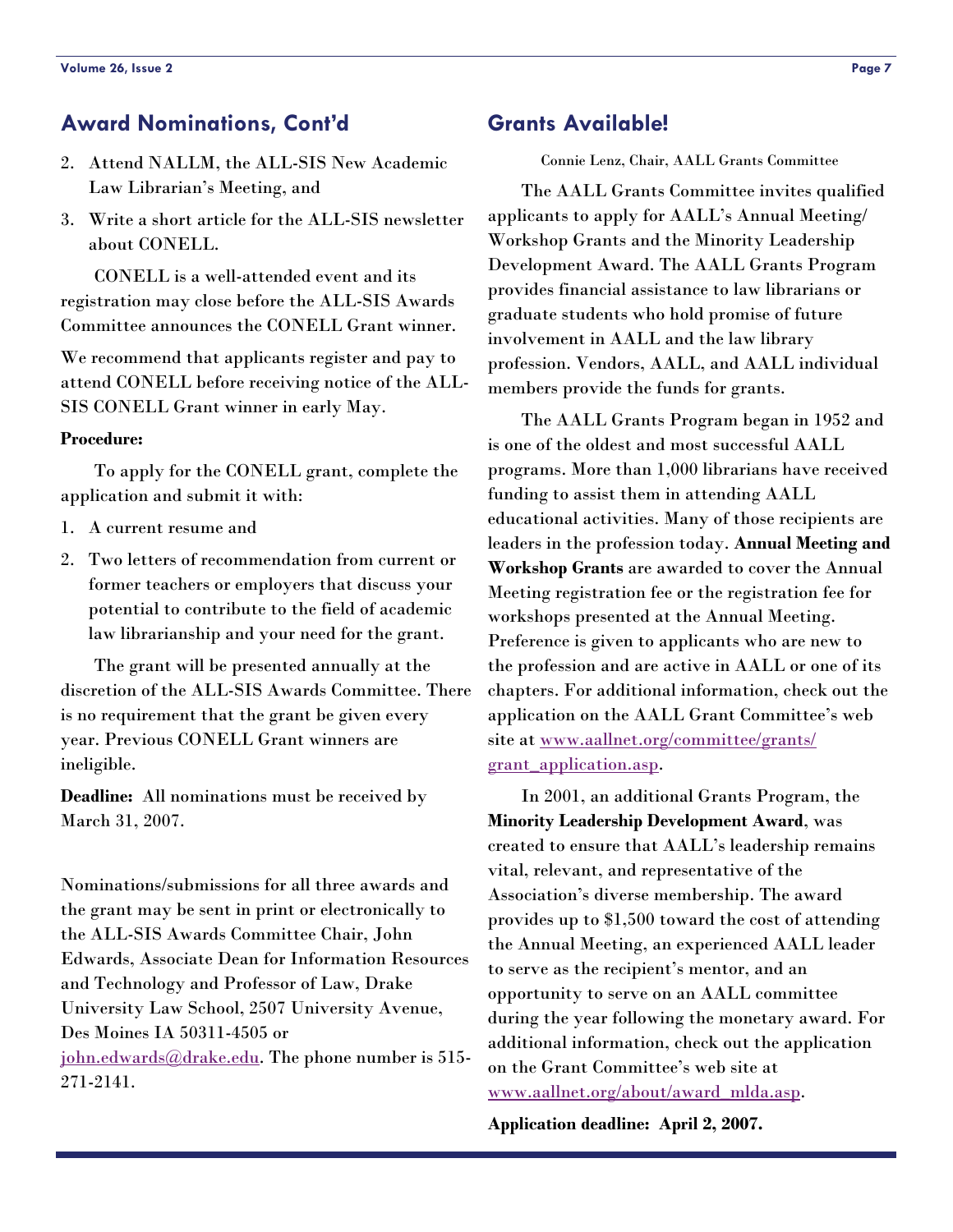# <span id="page-7-0"></span>**Bob Berring: Still Championing Legal Research**

Maryellen O'Brien, Reference/Electronic Services Librarian, Lawton Chiles Legal Information Center, University of Florida

*Note: Ms. O'Brien wrote this essay as part of her selection to receive a special ALL-SIS grant to attend the symposium on "Legal Information and the Development of American Law: Further Thinking about the Thoughts of Bob Berring."* 

 On October 21, 2006, the University of California at Berkeley hosted a symposium in honor of Bob Berring entitled, " Legal Information and the Development of American Law: Further Thinking about the Thoughts of Bob Berring.["1](#page-9-0) The list of panelists was a veritable who's who in academic law librarianship, and I was fortunate to have received a grant from ALL-SIS to attend. As I looked around the lecture hall, I soon realized that I was nearly the only non-director in attendance. Yes, all of those important people had come to honor Bob Berring, a legend in the field.

 My first introduction to Bob Berring's work came while I was an undergraduate. A student in a Paralegal Studies program, one of my legal research & writing professors showed us several of Professor Berring's videotapes on mastering print legal research. I remember thinking that they were surprisingly helpful, although I had not suspected that that particular medium would be an effective tool for teaching print research. Then, as a law student, the text for my legal research & writing course was the seminal work, "Finding the Law" by Bob Berring and Elizabeth Beringer. Again, our professor showed us a variety of Berring videos to reinforce our research skills. By this time, electronic research was coming of age, as Lexis and Westlaw had developed cutting-edge databases, and the videos emphasized the importance of using all of the tools at a researcher's disposal - both print and electronic. Fast-forwarding to last semester and my

first time teaching Advanced Legal Research, I once again turned to Professor Berring's works while preparing my course. In so doing, I re-read "Finding the Law," and I felt ready to face the challenge that lay ahead.

 Therefore, you can imagine how thrilled I was to attend the symposium at UC Berkeley. I was not disappointed. Many thought-provoking ideas were broached by the panelists and I have attempted to highlight some of the central themes below:<sup>2</sup>

- **Barbara Bintliff** spoke about legal communications and how these communications are dependent upon all parties sharing a context from which to base their understanding. This "shared context" is affected by several factors, including the background and experience of the parties.
- **Morris Cohen** pointed out various resources offering digital access to old English laws, cases, and treatises, as well as Early American manuscripts prior to 1789.
- **Richard A. Danner** compiled a wonderful bibliography of articles and books on legal research, which cover more than two decades and many well-known authors (some of which were panelists at this very symposium).
- **Roy M. Mersky** lamented the current trend in law schools to have Legal Research & Writing faculty concentrate their instruction on legal writing. It is his contention that this emphasis on writing has "seriously degraded the teaching of legal research."
- **Peter W. Martin** talked about neutral case citations and those jurisdictions which have adopted some form of this citation formatting. Neutral citations are constructed as follows: Year State Sequence Paragraph[.3](#page-9-0) For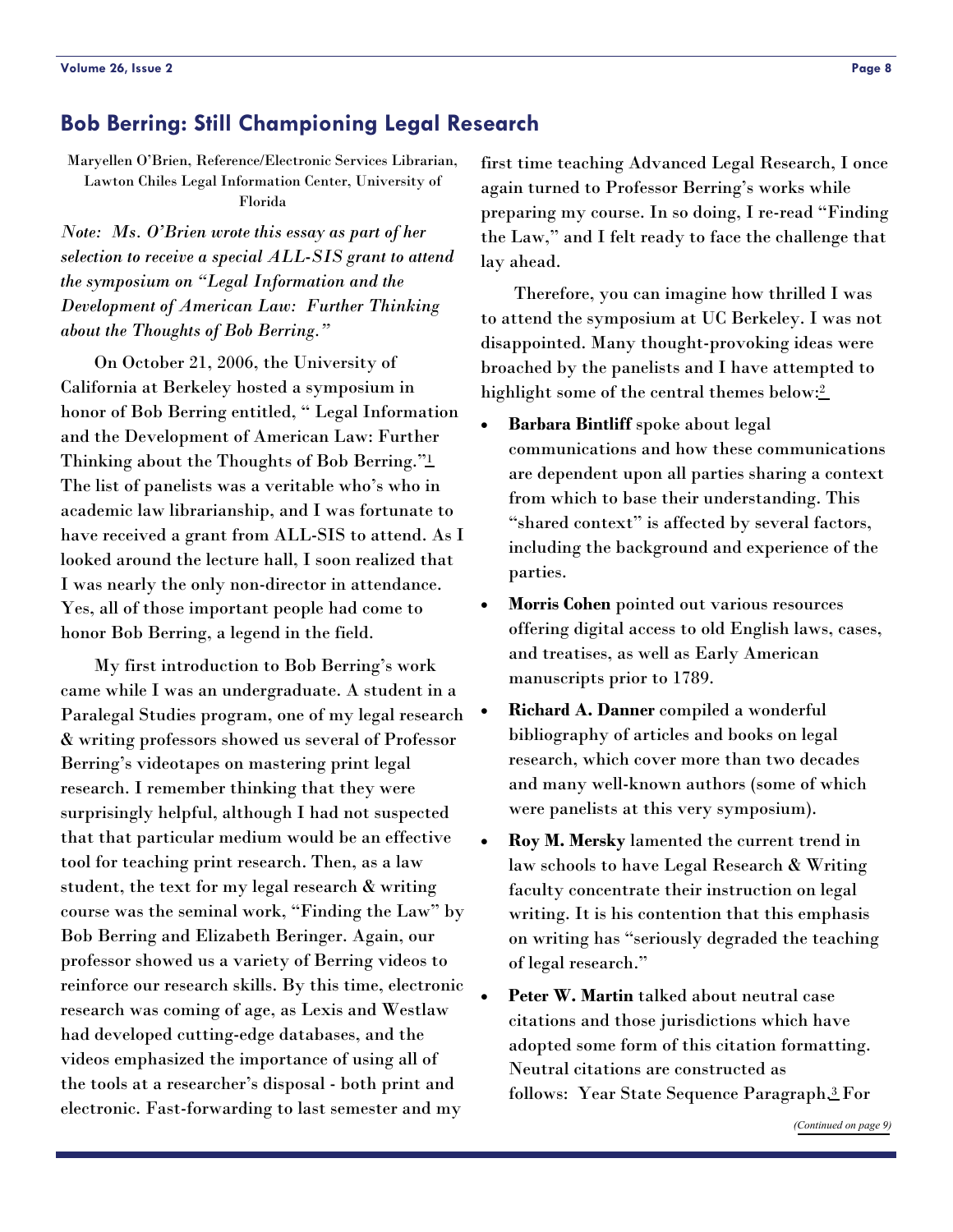# <span id="page-8-0"></span>**Bob Berring, Cont'd**

example: 1996 OK 107 ¶5. Professor Martin discussed the future of this system and its possible consequences.

- Steven M. Barkan discussed whether state bar exams should include questions about legal research. Is this a skill that a competent attorney should possess? If so, how might this new emphasis alter the focus on legal research at ABA-accredited law schools?
- **Paul Callister** discussed the theories of German philosopher Martin Heidegger, who pondered the significance of technology and how humans relate to, and utilize, technology. Are humans becoming more like machines pursuant to this interaction?
- **Virginia J. Wise** & **Frederick Schauer** spoke about Robert Putnam's "social capital" theory and how this concept intersects with legal research.
- **Ethan Katsch** pondered the new reality of electronic research. When legal research was confined to print resources, once we had looked in all of the appropriate volumes at the law library, we could declare that our research was finished. In the age of online resources, when do we know we are done?
- **Dan Dabney** contended that attorneys often seek a collection of multiple, "plausible" answers to various legal issues. Thus, what they are looking for are "answer spaces," as opposed to single answers. These answer spaces are byproducts of the legal resources that the attorneys have consulted.
- **Paul Duguid** discussed the pitfalls of "open source" social software applications, such as Wikipedia, and examined the utility of open source as related to the law.

Fittingly, the symposium ended with

remarks by Professor Berring himself. One, in particular, resonated with me; that is, his assertion that legal research cannot be taught in the first year of law school. His contention is that since 1Ls have not yet been exposed to the legal system, nor the documentation created by this system, expecting them to become proficient researchers at this stage is foolhardy. Harkening back to Professor Barbara Bintliff's talk earlier in the day about "shared contexts," he stated that "[y]ou cannot decant the skill set from the context." Those of us who teach Advanced Legal Research can attest to the fact that upper-level students, who have either completed procedural courses, previously participated in legal clinics, or have law clerking experience, learn more quickly because they understand the nature and relevance of the information that they are seeking. Perhaps Professor Berring's next triumph will be to alter the point at which law schools introduce legal research to their students.

 To see the influence that Professor Berring's works continue to have on up-and-coming legal researchers, I needed to look no further than my own class. When teaching the ins-and-outs of federal legislative history research last semester, I decided to show a videotape on the subject from the series entitled, "Legal Research for the 21 st Century with Bob Berring." In it, Professor Berring is his usual animated self, and when referring to online research calls those who are enamored with this method of research "Internet Cowboys." Later in the semester, my students were giving small group presentations on research resources related to specific areas of the law. I asked them to highlight print and electronic resources (including authoritative Internet sites), which contain information pertinent to those areas of practice. I knew that Professor Berring had left his indelible mark when the first group's presentation contained a slide entitled "Internet Resources: For *([Continued on page 10\)](#page-9-0)*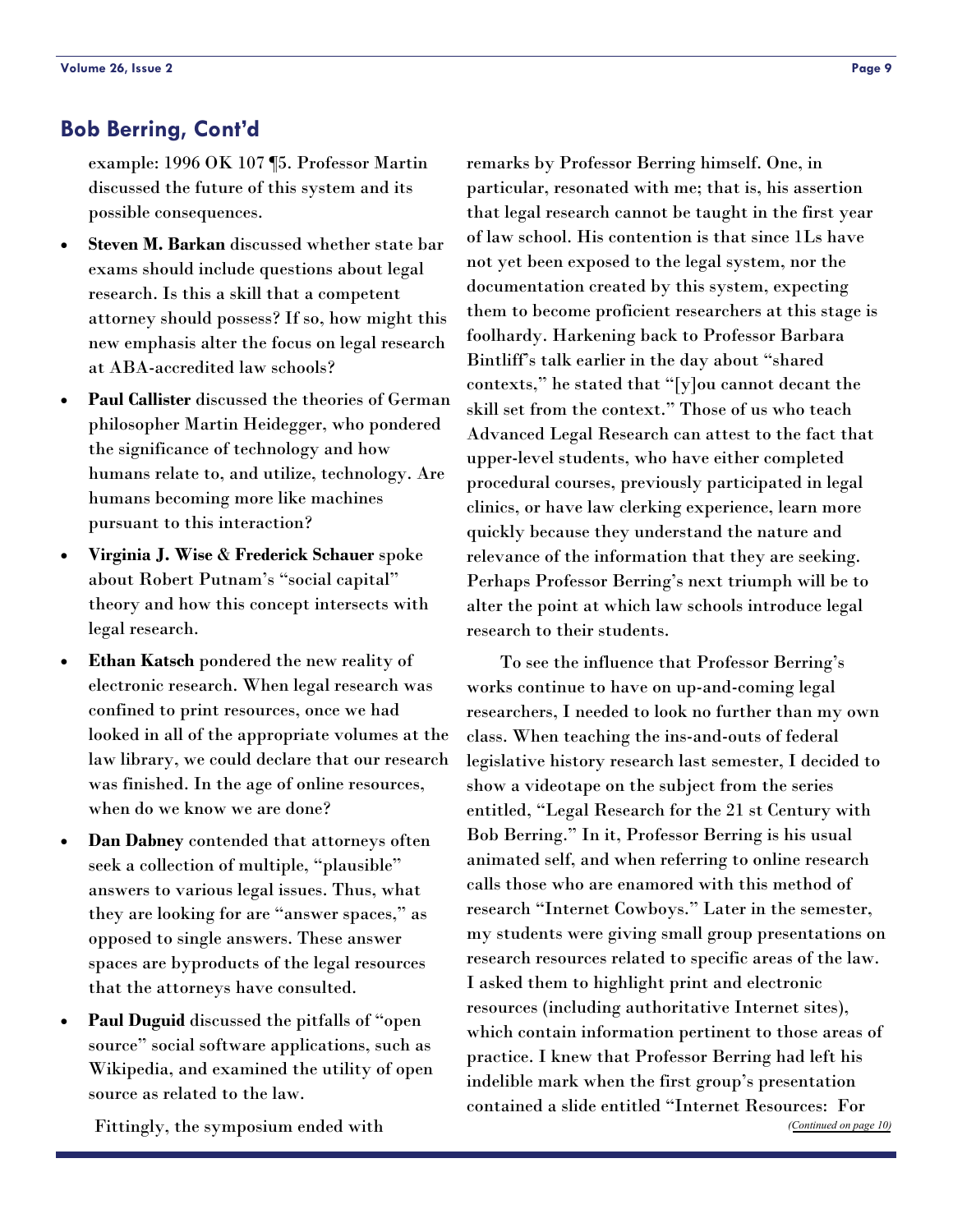# <span id="page-9-0"></span>**CALI Legal Research Community Authoring Project**

Patricia Fox, Associate Director, Widener University School of Law Library, Chair, ALL-SIS CALI Committee

 CALI stands for the Center for Computer-Assisted Legal Instruction ([www.cali.org\). CA](http://www.cali.org)LI's mission is to "advance[ ] global legal education through computer technology, employ research, collaboration, and leadership to assist a diverse audience in the effective use of this technology in legal education, and promote access to justice through the use of computer technology."

 In 1999, a group of academic law librarians met, over a casual dinner, to discuss forming an initiative to work with CALI to foster the creation of CALI lessons specifically devoted to Legal Research. This desire grew out of a concern that with varying approaches to teaching legal research CALI lessons could fill a gap in instruction (or lack thereof) for legal research. By partnering with CALI they could assure an organized approach to creating lessons that today's law students would find useful. Out of that dinner, and after several follow up meals and snacks, the Legal Research Community Authoring Project was formed as a committee under the auspices of the ALL-SIS.

 If you haven't checked out the CALI legal research lessons recently I think you will be in for a pleasant surprise. CALI now has over 50 lessons covering a variety of legal research topics. The range of lessons covers all basic aspects of legal research as well as advanced topics. For a discussion of how the lessons were used at Georgia State University see: Elizabeth Adelman, CALI Lessons in Legal Research Courses: Alternatives to Reading About Research, 15 Perspectives: Teaching Legal Research and Writing 25 (2006). The Legal Research Group's most recent project has been to produce CALI Lessons for specific states, divided into primary and secondary sources. Thus far lessons covering

Arizona, Georgia, Maryland and Pennsylvania primary sources are available. Look for Ohio, Washington, D.C., Florida, Nevada, North Carolina and New York primary sources in the near future as well as secondary sources for Georgia and Washington, D.C. Another area that the group is looking towards expanding is lessons in international legal research.

 The Legal Research Project is always looking for comments from law librarians as to how we can improve the lessons and for new lesson ideas. If you are interested in authoring a CALI lesson, please look at the information contained on the CALI website for the Legal Research Authoring Project. From the "Law Faculty" dropdown, click on "Legal Research Community Authoring Project" and then click on "Apply for the Legal Research Authoring Project" to obtain information about proposed topics from the Legal Research grid as well as deadlines and instructions for submitting an application. You may also contact members of the ALL-SIS CALI Committee for additional information.

# **Bob Berring, Cont'd**

you 'Internet Cowboys'." Need I say more?

[1](#page-7-0) See the symposium's Web site for more information about the panelists and abstracts of their presentations, at: [www.law.berkeley.edu/](http://www.law.berkeley.edu/library/conferences/berring06/panelists.html) [library/conferences/berring06/panelists.html](http://www.law.berkeley.edu/library/conferences/berring06/panelists.html).

[2](#page-7-0) Although I wanted to share some of the ideas and thoughts that were raised during the symposium, I fear that I have not given them their due justice. Please look for the published symposium papers, which Thomson West will be issuing forthwith.

[3](#page-7-0) Paragraphs have not been universally adopted by all of the jurisdictions utilizing neutral citations.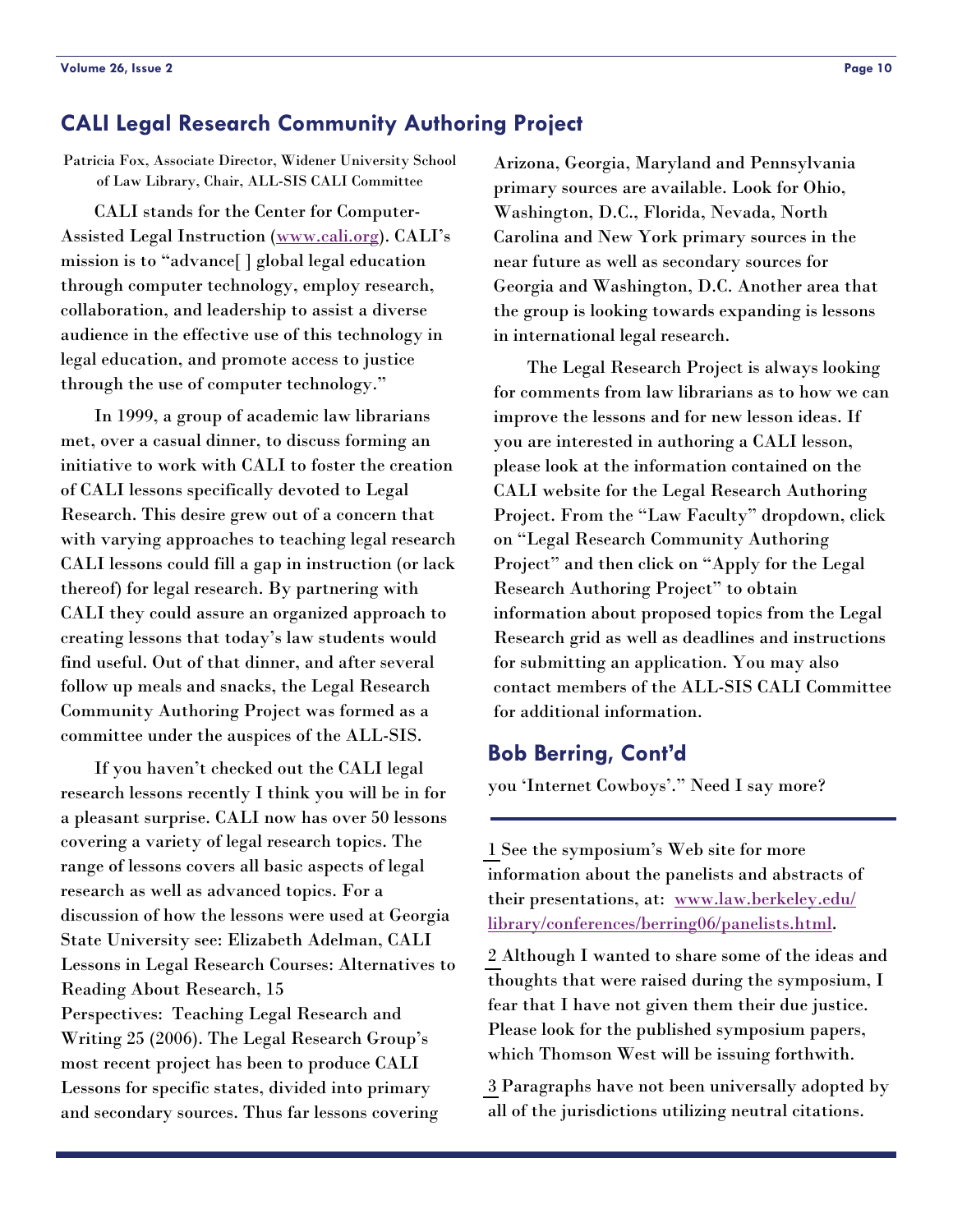# *Developments in Legal Education:* **Academic Support Moves Beyond the "Minority"**

<span id="page-10-0"></span>Susan Herrick, Research Librarian, Thurgood Marshall Law Library, University of Maryland School of Law

*Note: This is the latest entry in a continuing series about interesting developments in legal education. Each article will present a brief overview of a controversy or recent trend in the theory or practice of legal education. If you have ideas for future columns, or if you are interested in writing about a legal education development yourself, please contact the editor at [leah.sandwell-weiss@law.arizona.edu](mailto:leah.sandwell-weiss@law.arizona.edu).* 

 Although law school academic support programs (ASPs) originated as a response to the burgeoning affirmative action initiatives of the 1980s, their scope has evolved far beyond the goal of furthering racial diversity in law schools[.1](#page-11-1) Though they vary greatly in design and placement within their parent institutions,<sup>2</sup> ASPs collectively face escalating and expanding demands. One such challenge arises from the rapidly increasing population of "nontraditional" law students. This label is no longer limited to students with lower than average LSAT scores or undergraduate GPAs, but also may refer to students with physical or learning disabilities or related disorders, as well as to students with unusual undergraduate majors, advanced degrees in fields unrelated to law, or diverse professional and life experiences. Additionally, the first systematic attempts are being made to empirically evaluate the effectiveness of law school ASPs[,3](#page-11-3) measuring their success not only in student retention and graduation rates but also in employment statistics and bar exam passage rates[.4](#page-11-4) Furthermore, at some law schools ASPs are pioneering the adoption of new instructional techniques to accommodate differing student learning styles, with the goal of creating a "more inclusive learning environment.["5](#page-11-0) All these factors are influencing ASPs - and their home institutions - as they strive to meet the challenges of accommodating the law students of the 21st century.

 Many commentators have noted that the number of undergraduate and postgraduate students with physical<sup>6</sup> and learning disabilities is rapidly increasing[.7](#page-11-0) Law schools are obligated pursuant to the Americans with Disabilities Act of 199[08](#page-12-0) and the Rehabilitation Act of 197[39](#page-12-0) to accommodate the needs of law students with learning disabilities[.10](#page-12-0) The situation is complicated by the lack of specificity of the label "learning disabled["11](#page-12-0) and the variety of conditions encompassed thereunder. Some scholars have also postulated that while some law students who matriculate are already identified as learning disabled, others may be unaware of their disability until they encounter the demanding academic atmosphere of law school[.12](#page-12-0) A subcategory of these students are those with some form of Attention Deficit Disorder (ADD) or Attention Deficit Hyperactivity Disorder (ADHD), whose numbers are steadily on the rise[.13](#page-12-0) However, there is also growing evidence of students who had difficulty adjusting to traditional classroom techniques, particularly the rigid requirements of traditional law school instruction, nevertheless having great success as legal professionals[.14](#page-12-0) Some of these same scholars posit that law schools have an ethical obligation to realistically prepare disabled students, regardless of the accommodations they may be offered in the law school setting, for the realities of law practice and to counsel them appropriately to enter a practice area that suits their often considerable abilities[.15](#page-12-0)

 Several scholars have noted that a reassessment and tailoring of teaching methods to accommodate "disabled" law students can foster greater awareness among law faculty of the diverse learning styles among the broader law student population, to the benefit of all[.16](#page-12-0) Socratic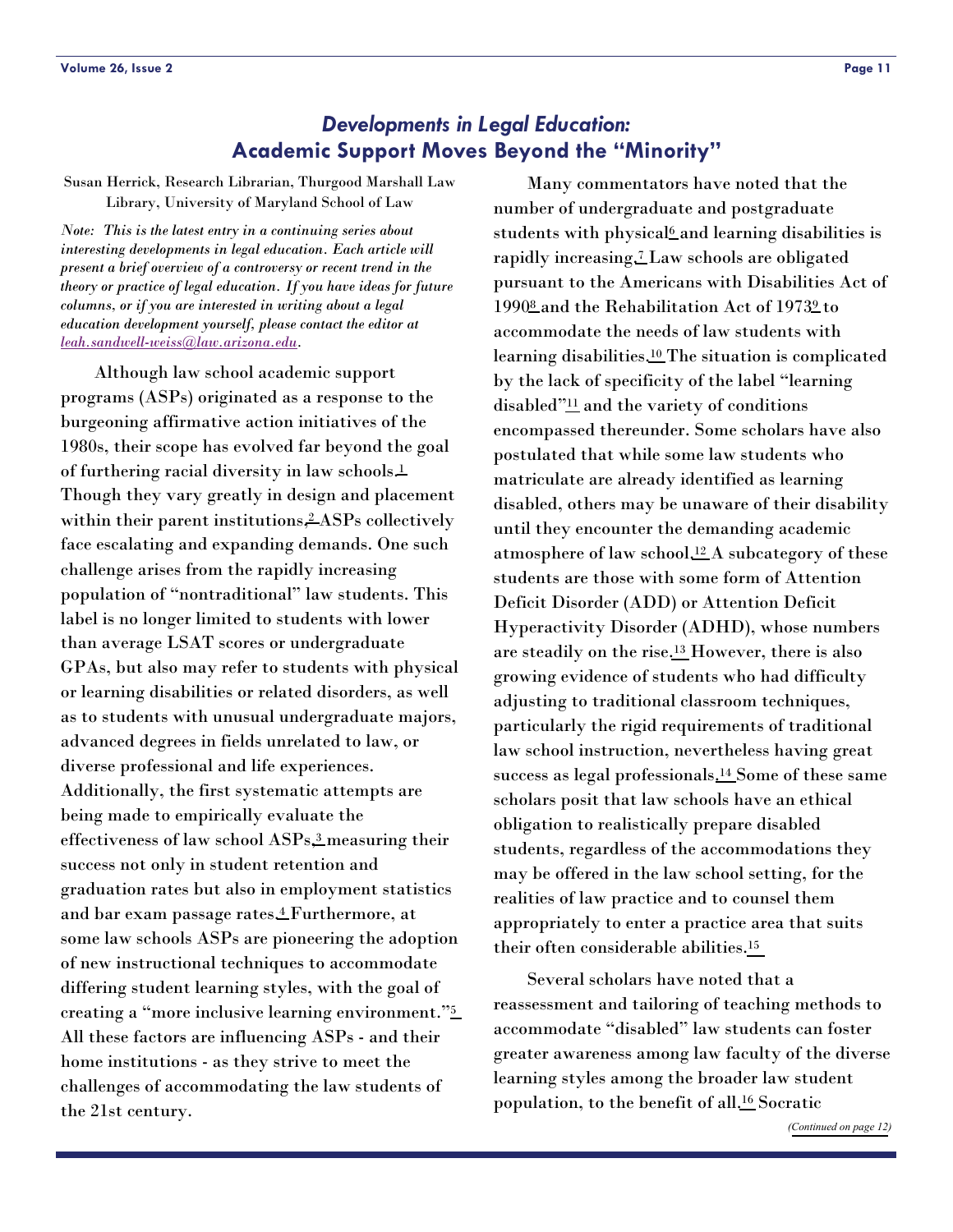# <span id="page-11-0"></span>**Developments in Legal Education, Cont'd**

methods, although still relied upon by many law professors as their "primary teaching tool,"[17](#page-12-0) have been attacked as overly passive and useful only to students with verbal learning styles, ignoring those who are visual, auditory, or kinesthetic learners thus "ineffective for most types of learners.["18](#page-12-0) It has also been noted that while law school can be an isolating environment in which students do much of their studying alone and feel overly competitive and/or hostile toward their peers[,19](#page-12-0) success in any type of law practice involves extensive cooperation and collaboration, with other attorneys as well as with internal support staff or external persons such as judges or court clerks[.20](#page-12-0) Recognition of these factors has led some to explore methods of systematically assessing student learning styles<sup>21</sup> and of applying "active learning strategies" in the classroom[.22](#page-12-0) Further, it is being increasingly opined that law school methods of assessment (i.e., grading) need to be comprehensively re-examined - not just to "accommodate" individual students, but in order to both promote fairness and to provide more meaningful preparation for the practice of law[.23](#page-12-0)

<span id="page-11-4"></span><span id="page-11-3"></span><span id="page-11-2"></span><span id="page-11-1"></span> Another less frequently studied area pertinent to ASPs is the correlation between law students' undergraduate majors and their ability to develop legal reasoning skills, as well as their eventual success in law school and in the job market. While law schools may point proudly to the "diversity" of the backgrounds of students in their entering classes, enthusiastically welcoming students from fields perhaps rarely thought of as a path to law school, little has been written about the ultimate success of those students. A recent study concluded that undergraduate major does have an impact on a law student's ability to learn legal reasoning skills,<sup>24</sup> and its authors contend that law school ASPs should use undergraduate majors to help assess students' academic support needs and

to design appropriate instructional methods[.25](#page-12-0)

 Despite the institutional obstacles to classroom and curricular reforms, it is apparent that the original concept of "academic support" is being pushed far past a purely "remedial" focus on a small group of students. Visionaries in this area see ASPs as conduits of much-needed changes in legal education, fostering an evolution of traditional law school teaching and learning into "a learning environment that embodies principles of justice,["26](#page-12-0) as well as a redefinition of the goals of legal education to incorporate a greater emphasis on ethics and professionalism[.27](#page-12-0)

1 Ollivette E. Mencer, *New Directions in Academic Support and Legal Training: Looking Back, Forging Ahead*, 31 S.U. L. Rev. 47-48 (2003).

2 Leslie Yalof Garfield & Kelly Koenig Levi, *Finding Success in the "Cauldron of Competition": The Effectiveness of Academic Support Programs*, 2004 BYU Educ. & L.J. 1, 7-11 (2004).

3 *Id*. at 5.

4 Ellen Yankiver Suni, *Academic Support at the Crossroads: From Minority Retention to Bar Prep and Beyond - Will Academic Support Change Legal Education or Itself Be Fundamentally Changed?*, 73 U. Mo. K.C. L. Rev. 497, 506-07 (2004).

5 Jennifer Jolly-Ryan, *Disabilities to Exceptional Abilities: Law Students with Disabilities, Nontraditional Learners, and the Law Teacher as Learner*, 6 Nev. L.J. 116, 117 (2005).

6 The needs of physically disabled students are not specifically addressed in this article.

7 Lisa Eichhorn, *Reasonable Accommodations and Awkward Compromises: Issues Concerning*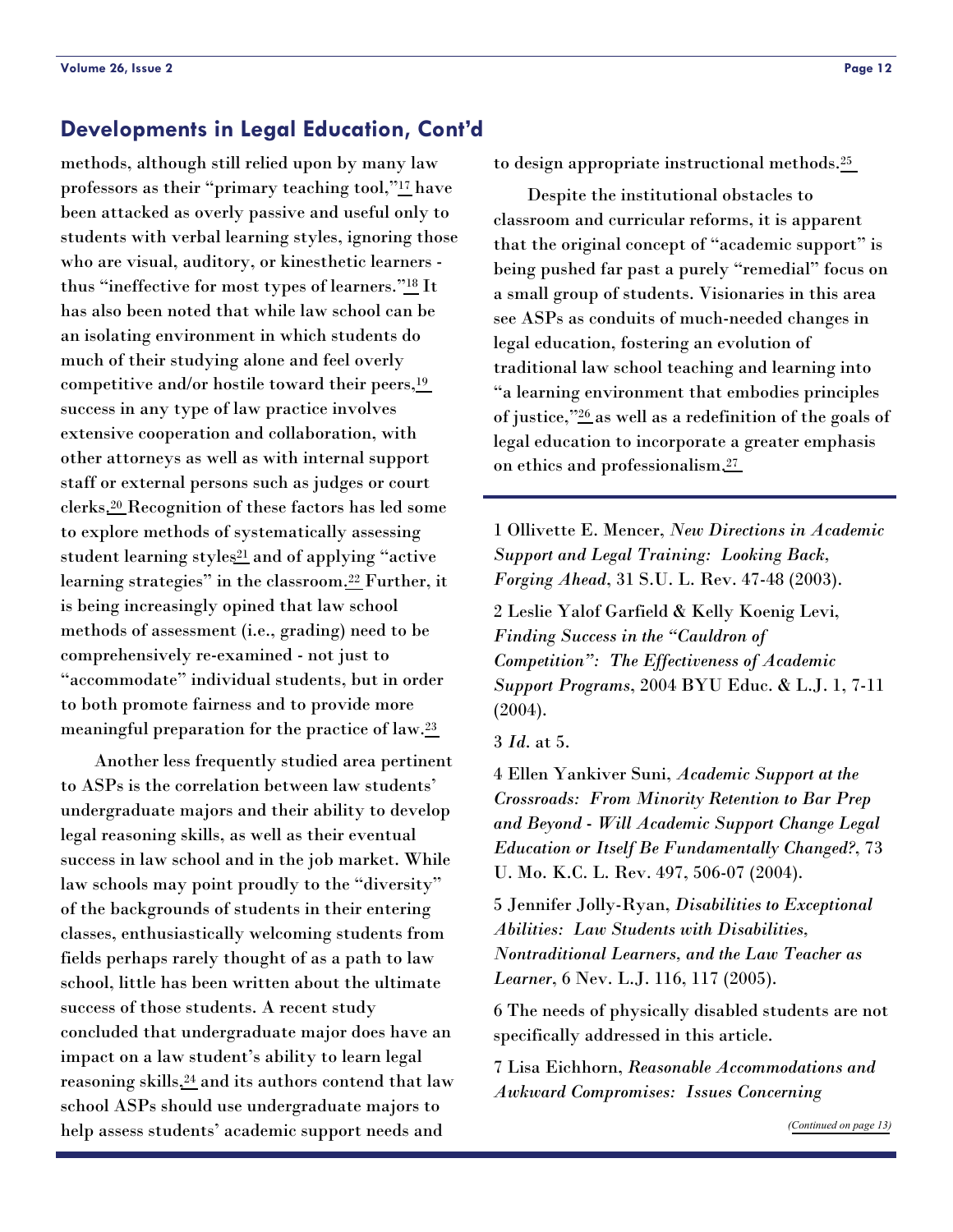# <span id="page-12-0"></span>**Developments in Legal Education, Cont'd**

*Learning Disabled Students and Professional Schools in the Law School Context*, 26 J.L. & Educ. 31-32 (1997); Jolly-Ryan, 6 Nev. L.J. at 122.

8 42 U.S.C. § 12101 *et seq.* (2000).

9 29 U.S.C. § 794 (2000).

10 These needs for accommodation extend from pre-matriculation testing and the admissions process, to classroom and course work accommodations, to exam taking, to extracurricular activities such as trial competitions and journal work. Eichhorn, 26 J.L. & Educ. at 43-60.

11 Some have questioned whether the term even has continued validity. Eichhorn, 26 J.L. & Educ. at 35 (and sources cited therein); Ruth Shalit, *Defining Disability Down*, The New Republic, Aug. 25, 1997, at 16-22.

12 Eichhorn, 26 J.L. & Educ. at 31; Robin A. Boyle, *Law Students With Attention Deficit Disorder: How to Reach Them, How to Teach Them*, 39 J. Marshall L. Rev. 349-50 (2006); Jolly-Ryan, 6 Nev. L.J. at 127-28.

13 Nat'l Ctr. For Educ. Statistics, U.S. Dep't of Educ., *Profile of Undergraduates in U.S. Postsecondary Institutions: 1999-2000* (2002), *available at* [http://nces.ed.gov/](http://nces.ed.gov/pubs2002/2002168.pdf) [pubs2002/2002168.pdf](http://nces.ed.gov/pubs2002/2002168.pdf), *cited in* Boyle, 39 J.

Marshall L. Rev. at 350.

14 Eichhorn, 26 J.L. & Educ. at 37-38; Jolly-Ryan, 6 Nev. L.J. at 135-36.

15 Eichhorn, 26 J. L. & Educ. at 59-60; Jolly-Ryan, 6 Nev. L.J. at 122-23, 130-31.

16 Boyle, 39 J. Marshall L. Rev. at 366, 371; Jolly-Ryan, 6 Nev. L.J. at 116.

17 Jolly-Ryan, 6 Nev. L.J. at 124-25.

18 *Id*. at 124.

19 Vernellia R. Randall, *Increasing Retention and Improving Performance: Practical Advice on Using Cooperative Learning in Law Schools*, 16 T.M. Cooley L. Rev. 201-02, 209 (2000).

20 Robin A. Boyle, *Applying Learning-Styles Theory in the Workplace: How to Maximize Learning-Styles Strengths to Improve Work Performance in Law Practice*, 79 St. John's L. Rev. 97, 99 (2005).

21 *Id*. at 107-08; Robin A. Boyle, *Employing Active-Learning Techniques and Metacognition in Law School: Shifting Energy From Professor to Student*, 81 U. Det. Mercy L. Rev. 1 (2003).

22 Boyle, 81 U. Det. Mercy L. Rev. at 23-26; Randall, 16 T.M. Cooley L. Rev. at 260-70 (incorporating a good discussion of hurdles to incorporating these methods in law schools, including grading issues).

23 Paula Lustbader, *Walk the Talk: Creating Learning Communities to Promote a Pedagogy of Justice*, 4 Seattle J. for Soc. Just. 613, 621 (2006); William M. Sullivan et al., Carnegie Foundation for the Advancement of Teaching, *Educating Lawyers: Preparation for the Profession of Law* 7 (2007), *summary available at* [http://](http://www.carnegiefoundation.org/files/elibrary/EducatingLawyers_summary.pdf) [www.carnegiefoundation.org/files/elibrary/](http://www.carnegiefoundation.org/files/elibrary/EducatingLawyers_summary.pdf) [EducatingLawyers\\_summary.pdf](http://www.carnegiefoundation.org/files/elibrary/EducatingLawyers_summary.pdf).

24 Mark Graham & Bryan Adamson, *Law Students' Undergraduate Major: Implications for Academic Support Programs*, 69 U. Mo. K.C. L. Rev. 533, 535 (2001).

25 *Id*. at 535-36.

26 Lustbader, 4 Seattle J. for Soc. Just. at 614.

27 Sullivan et al., *Educating Lawyers: Preparation for the Profession of Law* at 8.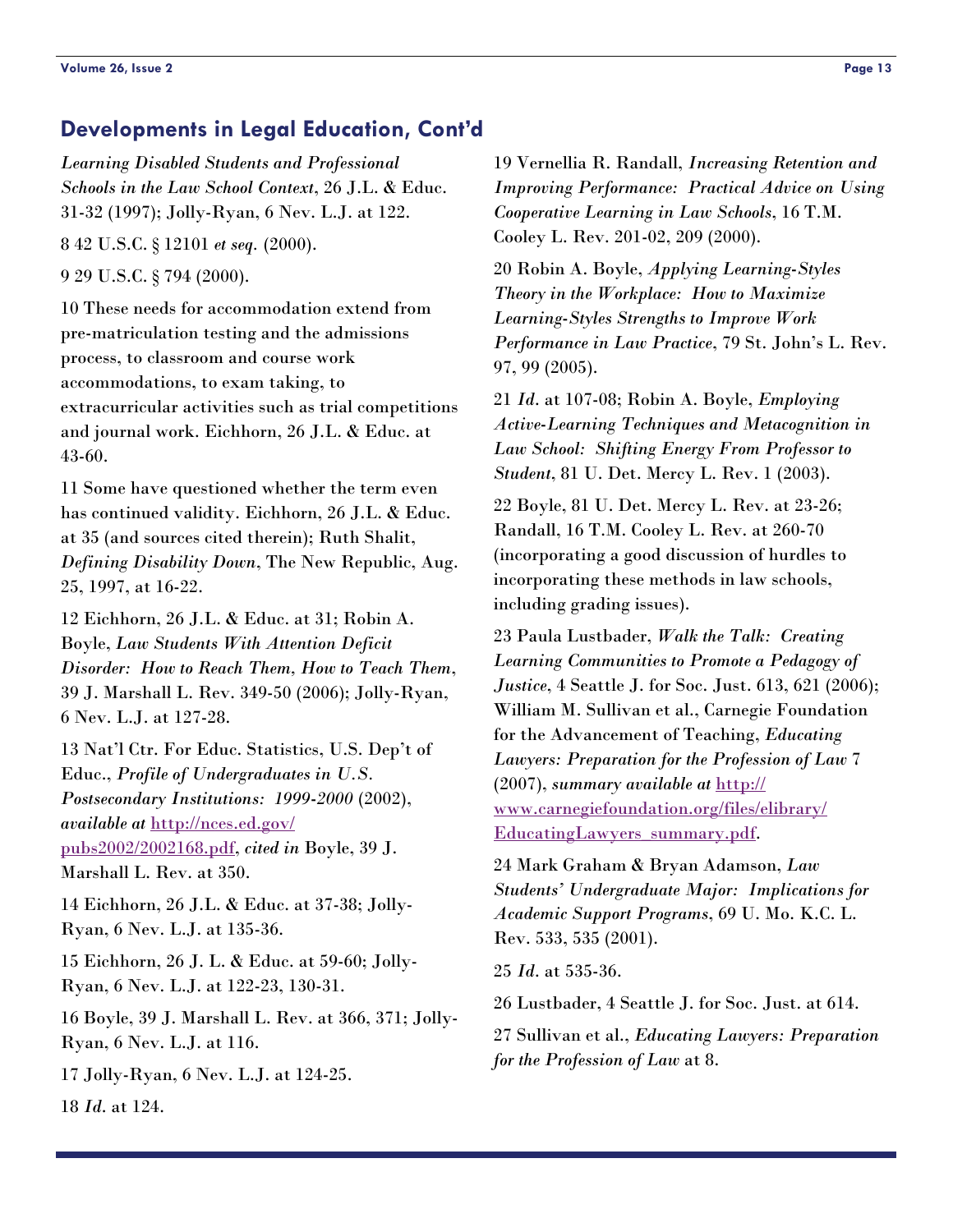# <span id="page-13-0"></span>**Chair, Cont'd**

planning is also underway for the annual ALL-SIS reception and awards ceremony to be held at Loyola Law School in New Orleans. Our host, Mike Whipple, and our sponsor, BNA, are planning a lovely evening with lots of fine southern hospitality. The [Mentoring Committee](http://www.aallnet.org/sis/allsis/directories/index.asp#nallm) is also organizing the Newer Academic Law Librarians Meeting (NALLM)[,\\*](#page-14-1) scheduled to take place at Loyola right before the reception.

 Last summer, AALL announced its grant program to support continuing education beyond the annual meeting. To capitalize on the availability of funding, the ALL-SIS Executive Board set up the [Continuing Education Task](http://www.aallnet.org/sis/allsis/directories/index.asp#education)  [Force](http://www.aallnet.org/sis/allsis/directories/index.asp#education) to explore possible programming that would benefit ALL-SIS members. Under the leadership of Lee Peoples, this task force submitted a grant proposal to the AALL Continuing Education Grants Program to develop a video that could be distributed online in streaming formats. I am delighted to report that this proposal was funded. The soon-to-be-produced video, Difficult Conversations, will focus on key strategies and techniques to ensure communication success and star Bill Lindberg and several law librarians. Kudos to the task force for developing this excellent program! You can read more about their plans and activities [here.](#page-3-0)

 The [Strategic Directions Task Force](http://www.aallnet.org/sis/allsis/directories/index.asp#strategic), chaired by Michelle Wu, was also appointed last summer to update the 2002 ALL-SIS strategic plan. This committee has already developed a revised plan that conforms to the AALL Strategic Directions. You will be consulted on the task force recommendations in the coming months.

The [Public Relations Committee](http://www.aallnet.org/sis/allsis/directories/index.asp#pr), chaired by Mary Hood and Eric Gilson, has updated our membership brochure. We took advantage of the graphic design support offered by AALL and will soon be releasing the final version.

 In December, the AALL Committee on the Economic Status of the Law Librarian called on ALL-SIS to develop definitions for academic law library titles that will be used with the AALL Salary Survey. I asked Ted Potter to chair the [Task Force on Job Titles](http://www.aallnet.org/sis/allsis/directories/index.asp#titles) for this purpose. This task force is currently drafting definitions and these will soon be available for review on the ALL-SIS web site.

 Our [Statistics Committee](http://www.aallnet.org/sis/allsis/directories/index.asp#statistics), chaired by Jonathan Franklin and Kory Staheli, has agreed to survey ALL-SIS members about the need for new measures of library services. This survey responds to a request from Rita Reusch, Chair of the ABA Committee on Libraries, which is considering including such measures on the ABA Annual Questionnaire and Site Evaluation Questionnaire. We hope that you will generously share your views about the benefits of measuring services and your knowledge about existing measures.

 The ALL-SIS Executive Board recently formed the [Task Force to Examine the ABA](http://www.aallnet.org/sis/allsis/directories/index.asp#standards)  [Standards for Law Libraries](http://www.aallnet.org/sis/allsis/directories/index.asp#standards), which will be chaired by Jim Milles. This task force will poll members on the effect of the ABA standards in our libraries.

 This is an impressive listing of accomplishments, but it mainly highlights recent developments in ALL-SIS. Numerous other committees are also hard at work, some on longstanding projects. I look forward to sharing news of their contributions in the future.

 Before closing, I would like to ask each of you to think about individuals deserving of our [ALL-](http://www.aallnet.org/sis/allsis/awards/criteria.asp)[SIS awards and grants](http://www.aallnet.org/sis/allsis/awards/criteria.asp). The deadline for submitting nominations is the end of March, but it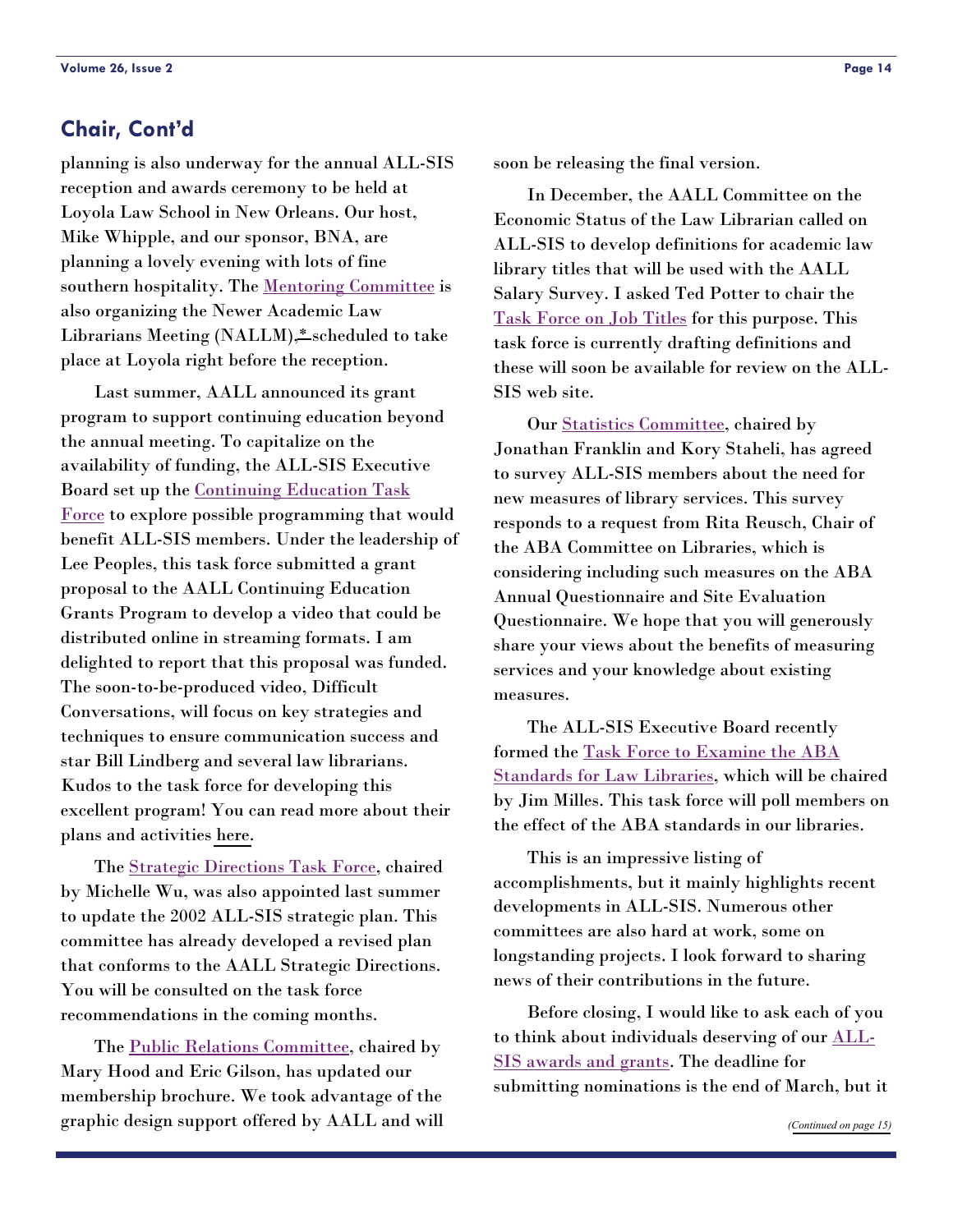# <span id="page-14-0"></span>**Chair, Cont'd**

is never too early to nominate colleagues for awards. We have so many to honor!

Best wishes to all, Suzanne Thorpe ALL-SIS Chair

<span id="page-14-1"></span>\* The former name of this meeting was CONALL (Conference on Newer Academic Law Librarians). The name was changed to reduce confusion with the CONELL program that also takes place every year. See the [article](#page-1-1) in this issue for more information.

# **ALL-SIS Faculty Services Discussion**

Marianne Alcorn, Ross-Blakley Law Library, Co-Chair, ALL-SIS Faculty Services Committee

 On December 5 and 6, 2006, the ALL-SIS Faculty Services Committee hosted an online discussion, "Boundaries in Faculty Services: Are there any and how are they communicated?"

 Well over 50 emails were exchanged in rapid succession. Every email expressed the determination of each librarian to provide exemplary service, and there were various different ways this was being done. No one suggested another library's decision was not as good as their practices. Participants viewed the variety of approaches with interest and the constant curiosity we're known for.

The following is a sample of the exchange.

How do you approach the "I need it in an hour" requests?

Why are law librarians expected to provide higher levels of direct service to law faculty?

The structure and responsibilities of librarians within their institutions have a major impact on what types of services are offered to faculty and other patrons, and this in turn affects the boundaries you must set in terms of your service offerings.

Setting boundaries is also about managing resources.

Sometimes we simply don't have the means to do what they want.

Did anyone have conflicts in the level of service that different librarians within the same library provide to faculty?

"Valuable services" are such because they are valued - if we're unwilling to set boundaries, then the professional library services we offer lose or have no value.

Librarians should be concerned with "status" and not just for selfish reasons … For us not to be impacts on how seriously others take the librarian profession - and that can have a negative impact on us and our profession.

Establishing, communicating and reiterating service parameters are essential elements in formulating faculty-library relationships.

This past year we have been transferring all sorts of clerical responsibilities to the faculty support staff, photocopy center, etc.

Bluebooking and/or cite checking entire articles are beyond the scope of what some libraries will do. However, we will help with the toughies. I like to get questions in the form of a question, rather than as a 30-page sheaf of papers.

We've never formally set boundaries on the nature or length of requests, but when we initially meet with new faculty to discuss what we can do for them, we usually don't get into what we can't do. But I think our faculty is pretty reasonable in this respect.

Our motto regarding faculty is to say YES to most everything they request.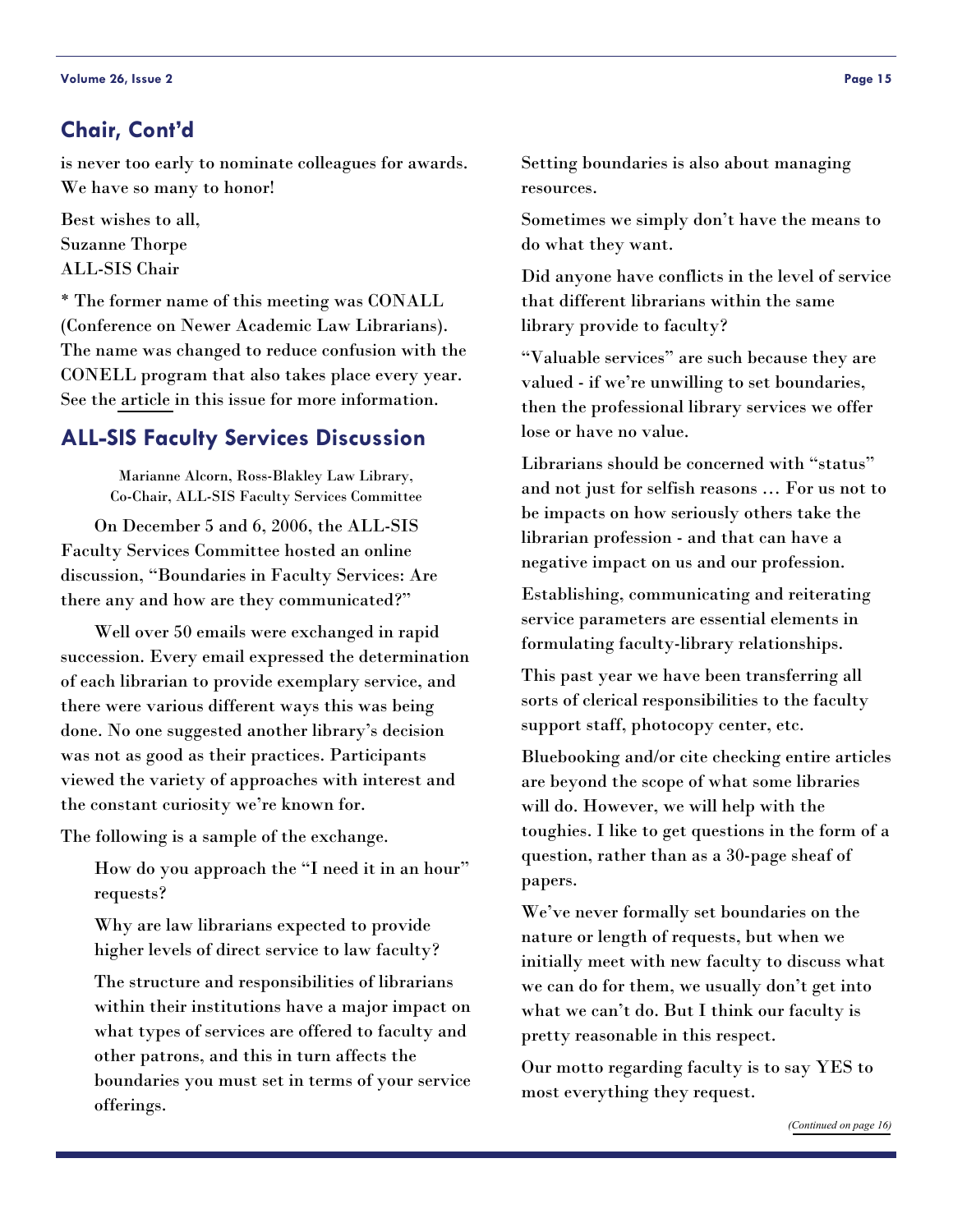#### <span id="page-15-0"></span>**Discussion, Cont'd**

We try to find some way to do or get what they need.

And my personal favorite,

Some projects aren't "appropriate" for the library, but I think it's always appropriate to be part of the solution!

 If you missed any of the discussion there is an archive in the AALL Academic Law Libraries SIS Faculty Services Roundtable (all-fsr) forum at [http://share.aallnet.org/read/all\\_forums/](http://share.aallnet.org/read/all_forums/). Click on "show more." Earlier discussions on "Managing Research Assistants" and "Services to non-law faculty" are also archived at this site.

 Look for another ALL-SIS faculty services committee listserv in the Spring moderated by cochair, Margaret Schilt.

## **A Few New Year's Resolutions**

Matt Braun, Reference/Intellectual Property Librarian, Jacob Burns Law Library, The George Washington University

 So, here I am. It is 2007…another year for me to dream much and, ideally, accomplish much. As I sit in my office, the days slowly getting longer and inquisitive, not yet panicked, law students beginning to filter to my door, I find myself asking this question: How will the librarian that I am going to be in 2007 compare to the librarian that I was in 2006?

 Well, I certainly hope that the 2007 librarian is an improved version of last year's model. I want to become more knowledgeable and confident in my abilities as a researcher. I want to become more effective in my interactions with faculty, students, and coworkers. And, a year from now, I want to say that 2007 was a watershed in my career.

 How will this all happen, you ask? That is the tricky part. Normally, I would immediately come up with a series of fairly specific goals and set some

target date to meet each of them. This year, however, I am going to start simple: New Year's resolutions.

 It is true that this approach might be a bit cliché and, like many people, my success rate with such things usually plummets with each passing minute, but I am going to give it a go nonetheless. My plan: three clear resolutions, each of which must be accomplished between the time that I arrive and leave the library, each and every working day. Here I go.

#### **Resolution # 1: Walk through the stacks for fifteen minutes each morning.**

 As a relatively newer librarian working with a collection containing some 500,000 volumes, I am constantly in awe of a number of my colleagues who seem to know exactly where everything is. I do know, however, that deep knowledge of a collection takes much time and, most importantly, consistent effort. It is important that I walk through the stacks and acquire a feel for how the collection as a whole really appears. It is important that I appreciate the organization of the collection…and not to passively accept the information that appears on a singular catalog record.

 Each morning, at about ten o'clock, I will make my trek. Philosophically, I will begin to better grasp the depth and diversity of the collection, learning details about the various monographs, serials, and multi-volume sets that the library holds. Practically, I will be able to tell a first-year student taking Legal Research & Writing next fall exactly where our copy of *Shepard's New York Supplement Citations* is located, even though it is typically asked about once a year by a select group of patrons. I will improve as a librarian.

*([Continued on page 17\)](#page-16-0)*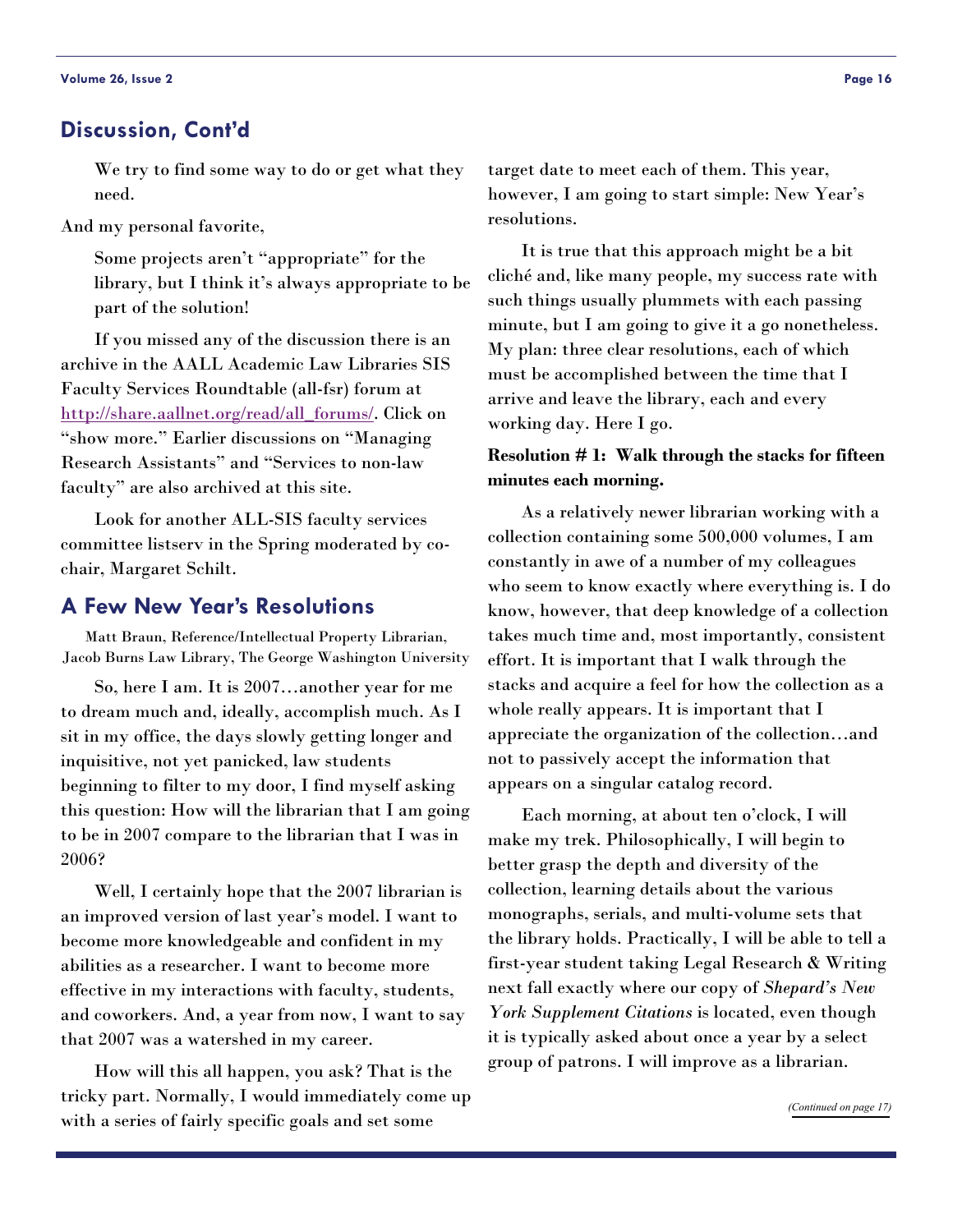# <span id="page-16-0"></span>**Resolutions, Cont'd**

**Resolution # 2: Work with one electronic resource for fifteen minutes each afternoon.** 

 As the number of electronic resources available from both the law library's and the main university library's websites seems to grow everyday, I find myself wondering how much I might be missing. And, even if I am aware of an electronic resource, I know that I will need to try it out myself before I may even begin to suggest its capabilities to a faculty member or student. It is important that I grow in appreciation of the library's electronic holdings as I advise core patrons that increasingly seek guidance on materials that they may access from the comfort of their homes and offices, at all hours of the day and night.

 Each afternoon, at about two o'clock, I will sit, with good posture, at my computer and explore these materials. I will browse through the content of one particular resource, run random searches, and keep brief notes on what I have seen. I will consult my colleagues if and when I come across something strange in the resource or something that may be helpful to each of us at the reference desk. Philosophically, I will develop a keener eye for thoroughly and efficiently using such materials. Practically, I will be able to show a faculty member doing historical intellectual property research how to use one of our databases to find original images from an 1822 patent law treatise. I will improve as a librarian.

#### **Resolution # 3: Make good eye contact with each person I encounter.**

 Needless to say, this third resolution is a bit of an oddball. It is quite general in nature and does not involve doing something particular at a particular time of the day. However, it is clear, especially when interacting with a library patron,

that it is important to articulate a sense of care and concern for his or her information need. It is important for me to convey that I am an information professional, and that I possess both the capabilities and interest to help someone successfully utilize the collection and services of the library. Good eye contact helps to say all of this without using words.

 Each day, whether I am working at the reference desk, at the circulation desk, in my office, or just walking through stacks attempting to meet my first resolution, I will look each person I encounter in the eye. I will express joy and pride in my profession, and aim to represent my library well. I will be engaged in the questions and needs of faculty, students, and other patrons, and be confident that the work that I do is vitally important and meaningful. Once again, I will improve as a librarian.

# **New Member Spotlight**

Tawnya Plumb & Sally Wambold Membership Committee



New member Todd Ito is working in his first professional position as a law librarian at the University

*([Continued on page 21\)](#page-20-0)* 

of Chicago. He had previously worked as a graduate student in the law libraries of Duke and the University of North Carolina-Chapel Hill. With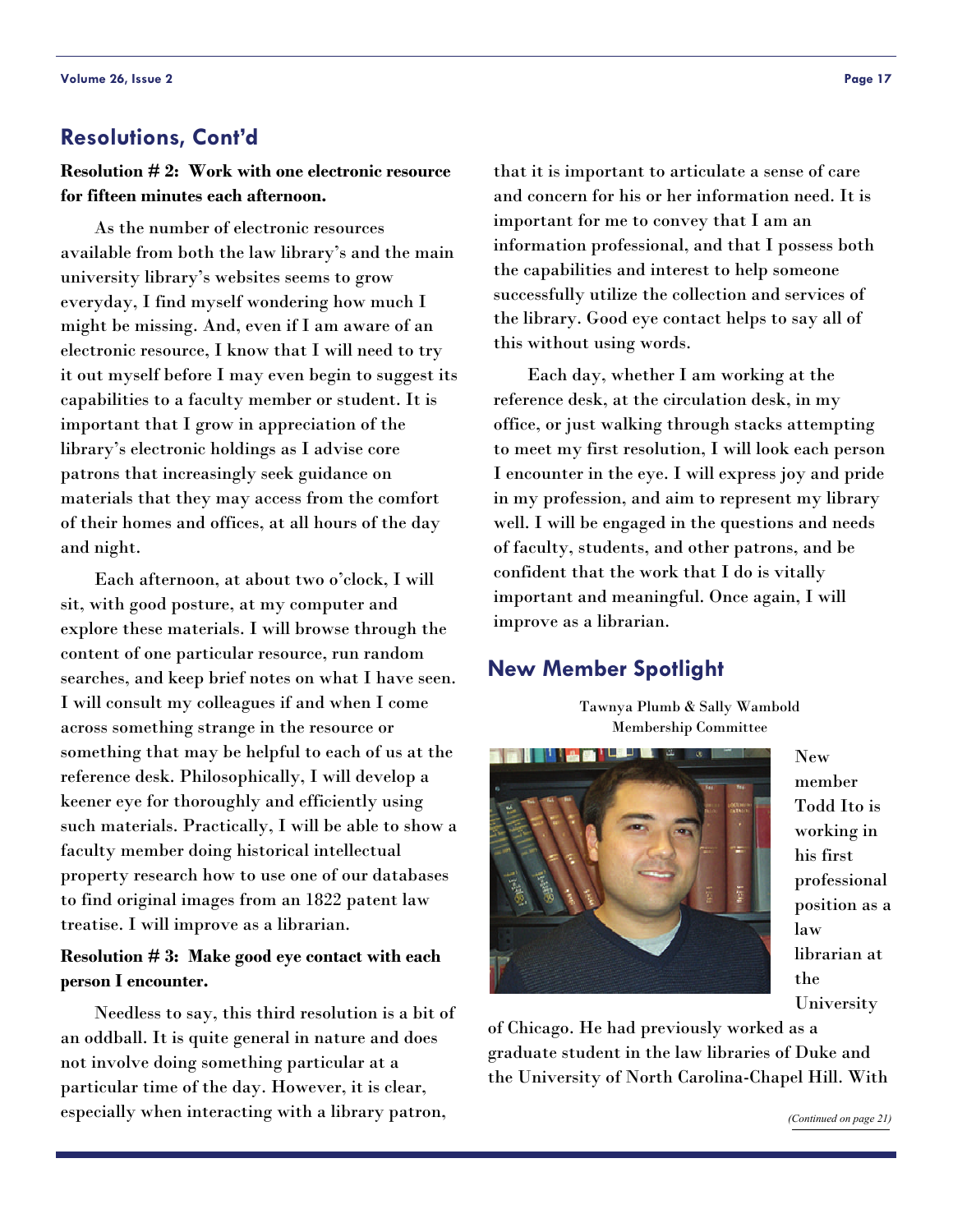# <span id="page-17-0"></span>**Looking Ahead to the 2007 AALL Annual Meeting and Conference: New Orleans and the Legal, Mixological, and Etymological History of the Cocktail**

Brian Huddleston, Senior Reference Librarian, Loyola University New Orleans College of Law Library

 A trademark case before the Louisiana Supreme Court in the late nineteenth century involved a New Orleans company that manufactured bitters and is, tangentially, related to several of the city's contributions to the history of alcoholic beverages. Bitters are mixtures of alcohol infused with herbs or other ingredients that are now key components in many mixed drinks but which were originally consumed as health tonics. A dose of bitters was once considered a bracing elixir that helped to stimulate vitality, and so as preventative medicine it was completely different than just slugging back a few shots of whiskey. Bitters, aperitifs, and digestives - all similar products - were also conveniently not categorized as liquor for tax purposes.

 In the case of *Handy v. Commander*, 22 So. 230 (La. 1897), plaintiff Thomas H. Handy & Co. of New Orleans was the maker of "Handy's Aromatic Cocktail Bitters." Handy's Bitters were represented to be "the most palatable and flavorous ever" and were guaranteed to "stimulate the appetite and invigorate the functions of the stomach, thereby preventing dyspepsia." Defendant Anthony Commander was an employee of Handy's who, after learning the recipe for Handy's Bitters, quit and set up his own company to sell the same formulation under the name "Commander's Aromatic Cocktail Bitters." At issue in *Handy v. Commander* was the trademark that Handy held for the labeling of his bitters and Commander's unauthorized use of a nearlyidentical trademark. (The formula of the bitters itself was not patented or protected as a trade secret.) The court noted that "in size, in style and color, in lettering and execution, word for word,

there is not a point of difference between the trademark of Handy and the trademark put forth by the defendant, except that the latter is styled 'Commander's Bitters' while the former was styled 'Handy's Bitters'". Because of the similar and confusing labels, the court upheld the judgment of trademark infringement and the \$450 damage award, which was based on the 88% decline in sales that Handy suffered from Commander's illegally competing product.

 The bitters central to the dispute in *Handy v. Commander* were from a recipe developed and finessed decades earlier by a New Orleans pharmacist named Antoine Amadée Peychaud, a French Creole immigrant from Haiti. Peychaud had worked on many different types of recipes for bitters and other herbal medicinal aids since arriving in New Orleans in 1793. (His eponymous brand, Peychaud's Bitters, is still manufactured in New Orleans.) In the scholarship of alcohol, the addition of bitters to mixtures of liquor and water or other mixers is seen as both a historic turning point as well as a categorical delineation between cocktails and, in what at one time was a strict distinction, other mixed drinks such as toddies and slings.

 In the late 1830s, Peychaud created a pleasing combination of his bitters mixed with brandy and absinthe, and the recipe for this drink spread beyond his friends and customers and became popular throughout the city. One establishment decided to make it only with a particular type of brandy, which also soon became the concoction's name, the Sazerac. Now a signature New Orleans drink, the Sazerac is widely acknowledged to be one of the first true cocktails, if not the first.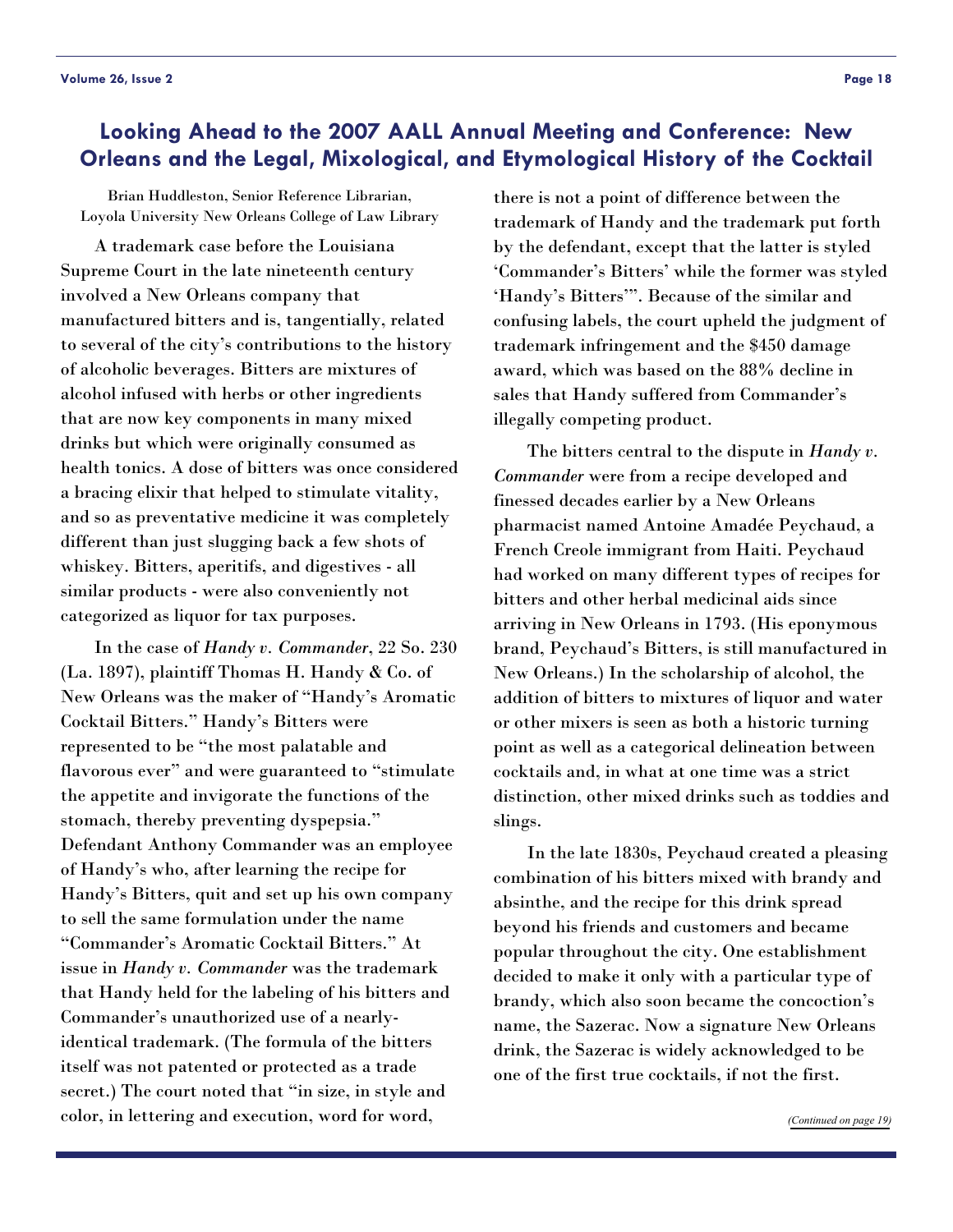# <span id="page-18-0"></span>**Cocktails, Cont'd**

(Modern Sazeracs use Herbsaint or Pernod in place of the absinthe; thank you very much, F.D.A.)

 But what about that word, cocktail? No definitive derivation of the term has been established, and some of the more colorful stories are considered apocryphal, such as the one about the revolutionary war-era barmaid who decorated the mixed drinks she served with a rooster's tailfeather. History often shows that the more mundane explanation for something is most often correct, and that is likely the case here. Besides creating the first cocktail, Peychaud also deserves some credit in this matter. He served his early mixed drinks in a double ended egg cup, called a coquetier and pronounced kah-kuh-TYAY; to the non-French speaking residents of New Orleans, the word was mis-heard, mis-understood, and/or mispronounced as "cocktail." This is less colorful and not really that much more likely than other claimed derivations, but one writer on the subject noted that the esteemed lexicographer Dr. Frank H. Vizetelly (go ahead, Google him) has declared that the coquetier origin story is "the oldest and most positive basis for the word cocktail."

 So now that you've learned more about New Orleans and the cocktail than you ever wanted to know, if you're coming to the 2007 AALL Annual Meeting here are some of the best places in the Crescent City to have a cocktail, a beer, or a glass of wine.

#### **Napoleon House 500 Chartres Street**

The perfect place to have a refreshing Pimm's Cup after walking around the Quarter on a hot summer day. The café menu has an excellent cheese plate and their muffaletta - a classic New Orleans sandwich of salami, ham, and Provolone topped with olive salad - is one of the best in the city.

#### **Pirate's Alley Café 622 Pirate's Alley**

Located near Jackson Square adjacent to the St. Louis Cathedral and behind the Cabildo. When you sit on a sidewalk table at this hole in the wall bar and café, you can get a sense of what the quarter was like back in the nineteenth century. They sometimes have live music on the unbelievably tiny stage next to - and smaller than - the rest room.

#### **Peristyle 1041 Dumaine Street**

A little too far to walk to, but this is one of the city's best restaurants, so if you make a reservation for dinner and take a cab, get there early and sit at their gorgeous and very wellstocked bar for a pre-dinner drink or two. The two large murals of New Orleans' City Park are the inspiration for the restaurant's name.

# **Carousel Bar 214 Royal Street**

Just off the lobby of the Monteleone Hotel is the Carousel Bar, the centerpiece of which is the circular main bar decorated like a carousel and which revolves in a full circle every fifteen minutes. The Monteleone is one of only three hotels in the country to be designated as a literary landmark, and the Carousel was a New Orleans favorite for writers such as William Faulkner, Tennessee Williams, and Truman Capote.

#### **Johnny White's Sports Bar 720 Bourbon Street**

Many bars in New Orleans are open twenty-four hours a day, but this tiny establishment is worth a stop, if for no other reason than to be able to say you've had a drink at the only place in New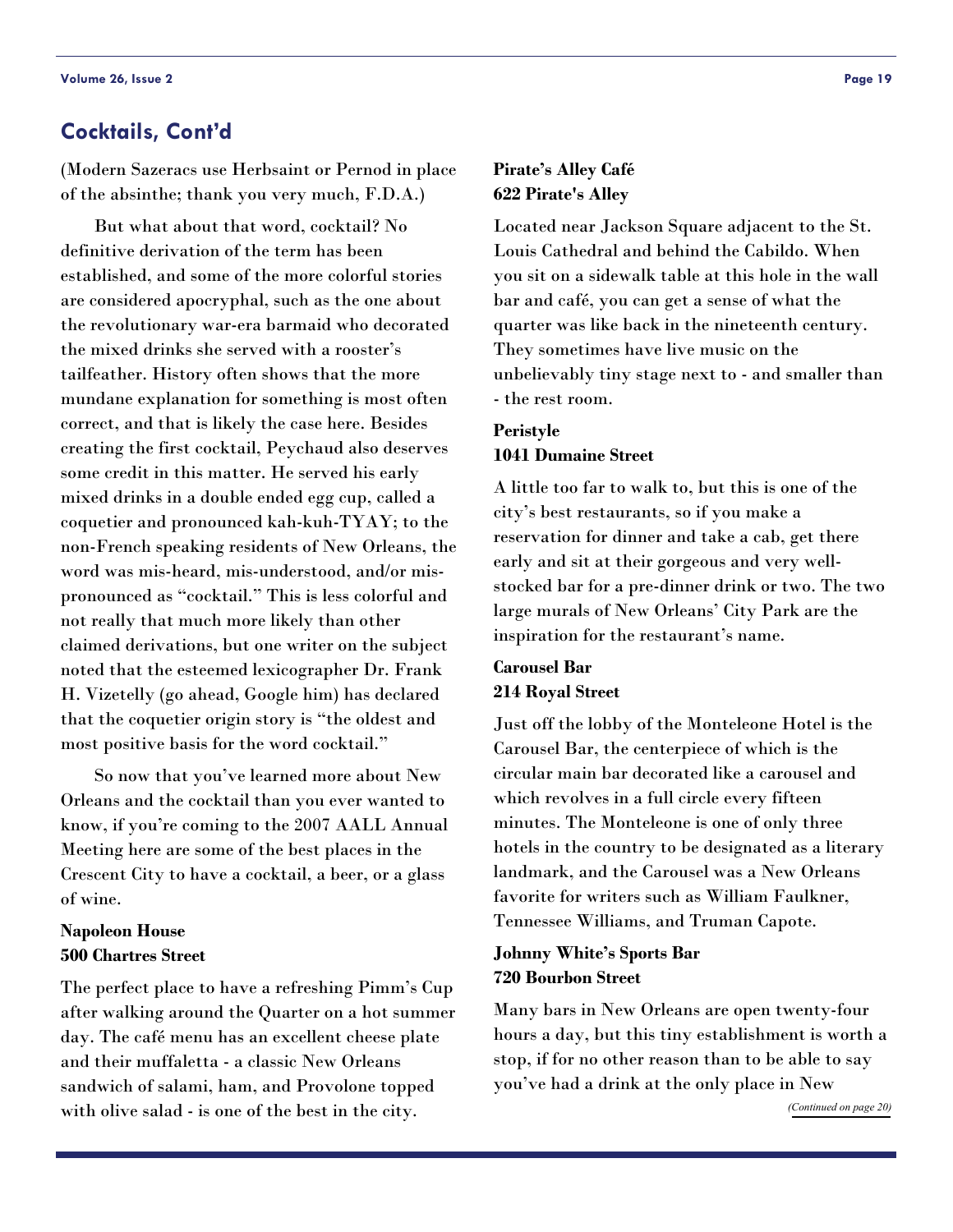# <span id="page-19-1"></span><span id="page-19-0"></span>**Cocktails, Cont'd**

Orleans that didn't even close for Katrina. They managed to stay open during the hurricane itself, the subsequent chaos, the extended power outage, and the subsequent weeks of evacuation and curfew and even somehow found a supply of ice to keep the beer cold (those National Guardsmen and state troopers can be very helpful in a scratch-my-backand-I'll-scratch-yours sort of way). Of course, they sell t-shirts and other memorabilia to commemorate that accomplishment.

## **Molly's at the Market 1107 Decatur Street**

The best Irish pub in the Quarter. The decorative wooden urn behind the bar contains the ashes of the bar's late owner and founder.

# **Pat O'Brien's 718 St. Peter Street**

Famous since the 1940s for one of New Orleans' signature drinks, The Hurricane, which is just rum added to an overly sweet fruit juice mix that tastes like Hawaiian Punch (which may help explain why Pat O's is the #1 bar in the world for customers who only order one drink, though for various reasons). It's definitely a great looking place, with a huge courtyard and four separate bars, so if you order something besides the Hurricane it can be worth a visit.

# **Lafitte's Blacksmith Shop 941 Bourbon Street**

Occupying one of the oldest buildings in the city, dating back at least to 1772 and featuring very little in the decor that seems to have been updated since then, Lafitte's is always included on lists of must-visit bars in the French Quarter, and is one of the few that is definitely deserving of that suggestion.

# **A New Chapter for Touro Law Center**

James G. Durham, Head of Public Services The new Gould Law Library at Touro Law Center opened its doors on Tuesday, January 16, in Central Islip, New York. This opening marks the end of construction for a completely new law school facility and a move from the town of Huntington, where Touro resided for approximately 25 years.



 The new law school and library were designed by Baldassano Architecture of Ronkonkoma, New York. The facility features clean, modern lines with abundant glass and windows. The two-level auditorium is designed for moot court competitions and electronic presentation of evidence, and is decorated by reproductions of tapestries by Marc Chagall. A chapel and a synagogue are located in close proximity to the auditorium. The synagogue features a 100-year-old Ner Tamid (eternal light) and Torah scroll, both rescued from a Mississippi congregation that closed its doors more than 50 years ago. The school also contains a legal clinic wing to house Touro's elder law, housing, and family law clinics. A public advocacy wing is located above the clinic, intended to house local not-for-profit groups who will utilize and train Touro students.

 The windows of the new law campus overlook federal and state court complexes. The John P.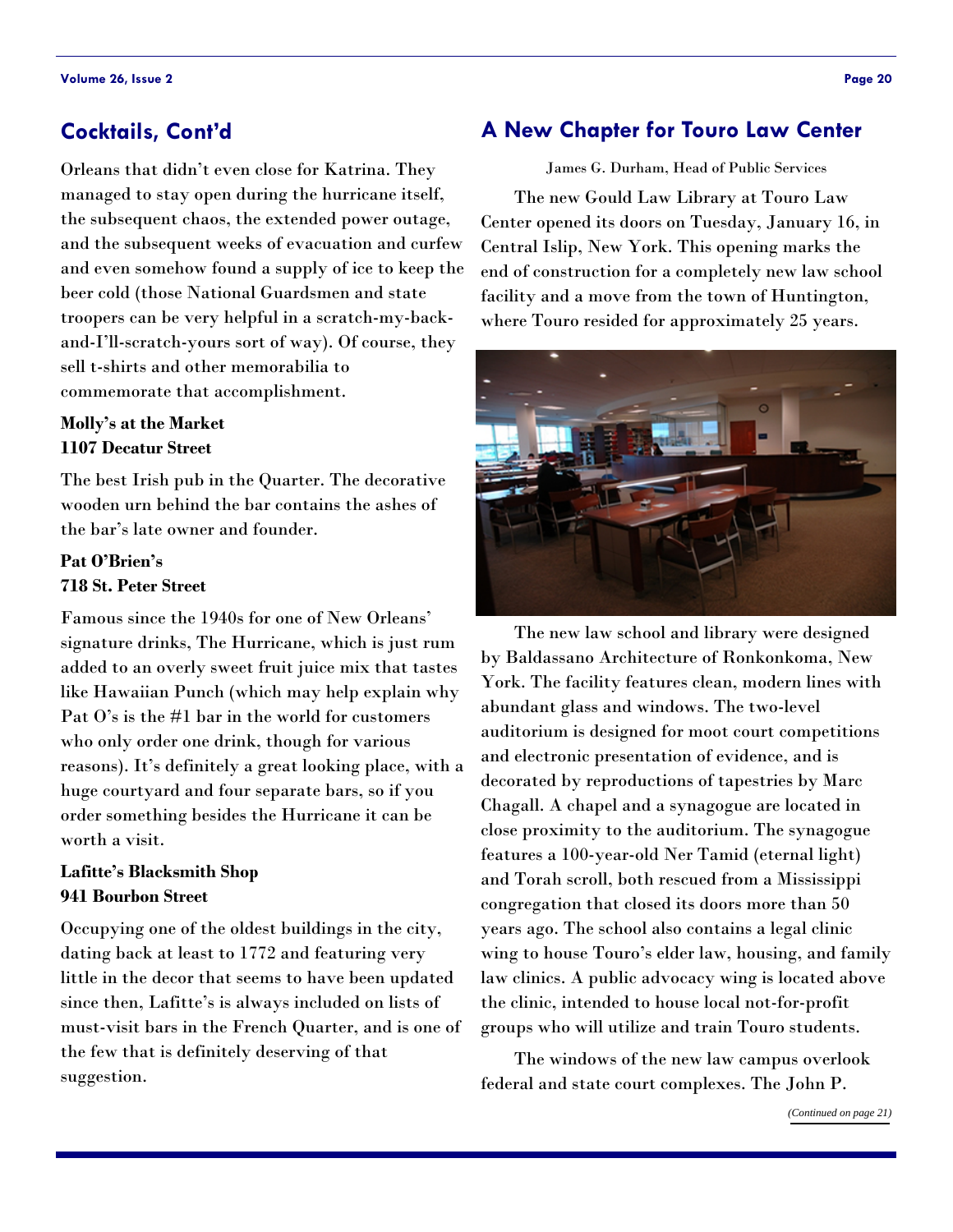# <span id="page-20-0"></span>**Touro, Cont'd**

Cohalan Center houses Supreme, District, and Family Courts for the State of New York. The Alfonse M. D'Amato District Courthouse is located next door. An updated Touro curriculum incorporates visits to the courthouses to meet with attorneys and judges, and to observe court proceedings.

 The new library is named for the Gould family, who have a long history of involvement and support for Touro Law Center. The 40,000 square foot library has four floors, replete with thirteen study rooms of various sizes, carrels, and tables wired for laptop use, as well as abundant soft seating to accommodate approximately 400 users. Wireless Internet access is available throughout and wireless printing is available on each floor. The Library contains two teaching labs, a humidity and temperature-controlled Special Collections Room, and a sizeable Judaica Room.

 The Gould Law Library has 462,000 volumes (with 101,000 titles), including microform equivalents. A staff of 23 includes five reference librarians and two reference assistants. Seven staff members possess a law degree, and eight possess a master's degree in library science.

 Please note the concurrent changes in contact information:

Gould Law Library Jacob D. Fuchsberg Law Center Touro College 255 Eastview Drive Central Islip, New York 11722 Circulation Desk: 631.761.7150 Reference Desk: 631.761.7160 Administration Fax: 631.761.7159 Circulation Desk Fax: 631.761.7168 Technical Services Fax: 631.761.7169

# **New Member Spotlight, Cont'd**

an undergraduate BA degree is in History and Asian Studies from UNC-Chapel Hill, both his J.D. and MSLS are from UNC as well.

 Todd was attracted to public interest law initially. Fortunately for the law library profession, he decided that law librarianship would be more satisfying. It combines his interest in public service with his interests in legal research, scholarship, and teaching. His mentors were Anne Klinefelter and Scott Childs of the Katherine R. Everett Law Library at UNC. Todd said that "they have been very helpful and supportive in helping me establish myself in the profession."

 Todd learned about ALL-SIS at the AALL Annual Meeting in St. Louis. Also, his colleagues at the D'Angelo Law Library told him about the benefits of ALL-SIS membership.

 He considers law librarianship to be his first career, although he has worked at other jobs. When Todd is relaxing away from the library, he likes to listen to music, read, and watch movies. Among his faves are *White Boy Shuffle* by Paul Beatty and the movie *Chinatown*. He likes the album Out to Lunch by Eric Dolphy and his musical tastes range from rock to soul to jazz to hip-hop to different kinds of world music. He claims to have no performing musical talent and prefers to listen. On the exercise front, he is also trying to be more active and has a "half-serious ambition to run the Chicago Marathon."

 ALL-SIS members can easily envision Todd in the Chicago Marathon, as he has "gone the distance" to establish his career in law librarianship.

Diana Gleason is the new Head of Reference and an Assistant Professor at the William S. Boyd School of

*([Continued on page 22\)](#page-21-0)*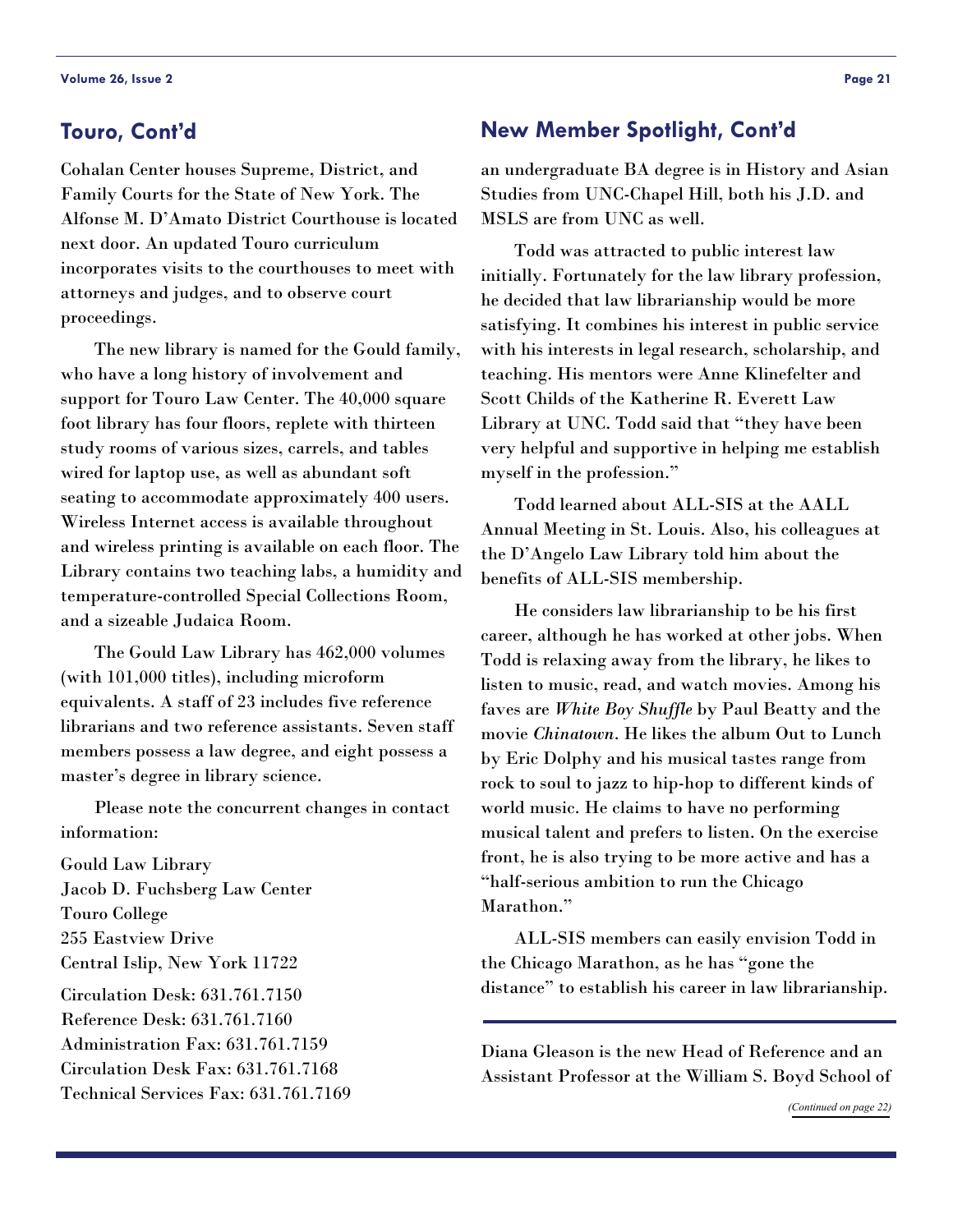# <span id="page-21-0"></span>**New Member Spotlight, Cont'd**

Law at the University of Nevada, Las Vegas. She received her B.S. in Sociology, specializing in Womens' Studies, from the University of Oregon. She then earned her J.D. from the University of Oregon School of Law and a M.L.I.S. from the University of



Washington with a certificate in law librarianship. Diana's work experience is extensive and includes positions in public services, management, government documents, and reference in both academic and private law libraries.

 Diana joined the UNLV law school last January as the senior reference librarian, and quickly was promoted to Head of Reference in July. In her new position, she is responsible for scheduling, hiring, and training Student Reference Desk Assistants in addition to her reference, faculty liaison, and teaching duties.

 Interestingly, Diana has been teaching Advanced Legal Research as on online course which has been very successful. Distance education is one of her scholarly interests, and her article "[Distance Education in Law School: The Train Has](http://law.bepress.com/expresso/eps/1762/)  [Left the Station](http://law.bepress.com/expresso/eps/1762/)" is available from the Bepress Legal Repository.

 Professionally, Diana has been a member of WestPac, the West Online Advisory Board, the Law Librarians of Puget Sound, and AALL. She is a previous winner of the LexisNexis Scholarship Award and the 2nd place female walker in the Hein Online Fun Run in St. Louis.

 Diana seems as active outside of the library as she is within it. She is on the Board of Directors of the Southern Nevada Old-Time Contra Dancers, is a member of the Sierra Club, and enjoys hiking.

# **Member News**

#### **Deaths**

As many of you know, **Sara Robbins**, director of **Brooklyn Law School**'s library for twenty years, was killed in a pedestrian accident on December 13, 2006. Ms Robbins served as Chair of ALL-SIS in 1996-97. She received her J.D. from Ohio State and M.L.S. from Pratt Institute. She began her career in librarianship as a Cataloger at Brooklyn Law and then went on to serve as Head of Technical Services at Cardozo Law School. Before attending law school, she worked as Morris Cohen's research assistant on his Bibliography of American Law. Sara's primary publication was the coffee table book, Law: a Treasury of Art and Literature. She regularly served on ABA site inspection teams, was a member of the ABA's Committee on Libraries, and, at the time of her death, the executive committee of the AALS Section on Libraries. A short biography of her is available [here.](http://www.brooklaw.edu/faculty/profile/?page=127) ALL-SIS made a donation to the [Centennial Fund](http://www.aallnet.org/about/giving_opportunities.pdf) in her memory.

#### **Announcements**

The **Collection Development Committee** of ALL-SIS is currently in the process of updating its directory of collection development contacts for all academic libraries. You can expect an e-mail or phone call to confirm your contact information from Courtney Selby or Edward Hart sometime during the spring of 2007 as we work toward completion of this project.

# **Events & Awards**

#### **Coleman Karesh Law Librarians meet the Chief Justice of the United States Supreme Court**

On October 19 & 20, 2006, the Honorable John G. Roberts, Jr., Chief Justice of the United States Supreme Court, visited the University of South Carolina School of Law. On October 19th, he was honored at a reception and formal dinner, hosted by President and Mrs. Andrew Sorensen, and on October 20th, he presided over a moot court argument at the School of Law. The law librarians at the Coleman Karesh Law Library were invited to the dinner and had the opportunity to meet Chief Justice Roberts after the moot court argument. Chief Justice Roberts was charming and gracious to all. To watch the streaming video of the oral arguments and the question and answer session with the chief Justice afterwards, go to mms:// ms3.deis.sc.edu/AllAccess/Roberts\_10\_20\_06.wm[v.](mms://ms3.deis.sc.edu/AllAccess/Roberts_10_20_06.wmv)

The **Alexander Campbell King Law Library of the University of Georgia** recently received a Briggs Award from Briggs and

*[\(Continued on page 23\)](#page-22-0)*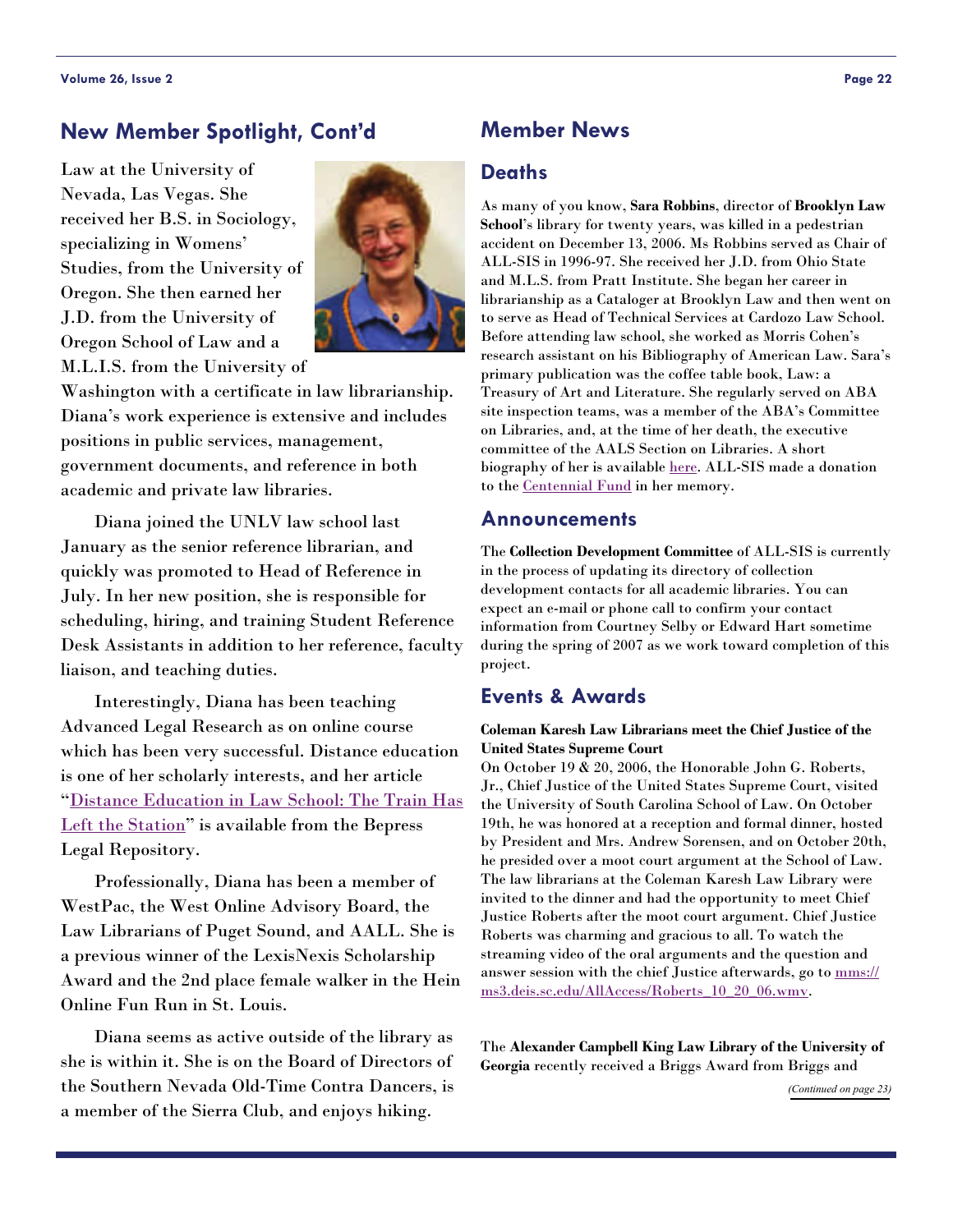# <span id="page-22-0"></span>**Member News, Cont'd**

Associates, a supported employment firm. The award was given for creating a job for a local citizen with developmental disabilities and successfully integrating her into the staff of the library and the law school. The job creation process used, called "job carving," looks at the unmet staffing needs of the library and matches them with the interests and talents of the supported employment client.

**Mark Podvia, Dickinson School of Law of the Pennsylvania State University**, graduated in December from Penn State with a Master of Arts degree in American Studies.

# **New Positions and Promotions**

**Leslie A. Pardo**, formerly the Circulation & Faculty Services Librarian for the Cleveland Marshall College of Law Library at Cleveland State University, is now the Access Services Librarian for the **John J. Ross-William C. Blakley Law Library at Arizona State University**.

**Colleen Williams** has joined the **Young Law Library, University of Arkans**as as Reference Librarian. She was previously Reference Librarian at the Georgia State University College of Law Library.

The **Barry University School of Law Library** has added a third Reference Librarian to its faculty. **Jennifer Greig** arrived in October 2006. She previously worked as an attorney in North Carolina before returning to school for her library degree. This is Jenny's first law library position, and she shows tremendous promise and aptitude. Jenny looks forward to meeting her many academic law librarian colleagues from across the country when she attends the AALL Annual Meeting this summer. Welcome Jenny!

**Duke University Law Library** is pleased to announce the appointment of **Lauren Collins** to the position of Reference Librarian. Lauren will begin her new position on March 1, 2007. Lauren earned her M.L.S. from the University of Michigan and her J.D. from the University of North Carolina at Chapel Hill. She comes to Duke with experience in both law practice and professional law librarianship. Most recently, she served as Public Services Librarian/ Instructional Services at Wayne State University's Arthur Neef Law Library. Lauren will supervise the law library's Faculty Research Assistants Program in addition to teaching, faculty liaison and other reference services responsibilities.

The **Seattle University Law Library** is very pleased to announce that **Tina S. Ching** joined their staff as a reference/ research librarian on January 2nd. Tina holds a J.D. from University of Oregon School of Law and an M.L.I.S. from the University of Washington. She was formerly the Electronic Services Librarian at the Arizona State

University Ross-Blakely Law Library.

**Candle Wester-Mittan** joined the **Southern Illinois University School of Law Library** faculty as access services librarian and assistant professor on December 4, 2006. Candle is a recent M.S.L.I.S. graduate of the University of Illinois at Urbana-Champaign, and received a J.D. from the University of Nebraska and a B.S. in business administration from Nebraska Wesleyan University. Candle will also be teaching research in the school's lawyering skills program.

Congratulations to **Ruth Hill**, Head of Reference at Loyola Law School of Los Angeles. Ruth is to succeed Alvin Roché Jr. as **Director of the Law Library at Southern University Law Center** in Baton Rouge, Louisiana. Congratulations, Ruth!

**Laurence Seidenberg** has joined the **Syracuse University College of Law Barclay Law Library** as Reference Librarian as of last spring, 2006. He is an attorney and has a J.D. from the University of Toledo College of Law and an M.L.I.S. from the Pratt Institute, NY. He also has a M. Ed. from The College of New Jersey and practiced law in New Jersey.

The **Gould Law Library at Touro Law Center** in Huntington, New York, has three new members of its reference staff. Roy Sturgeon is the new Foreign and International Law Librarian. Roy obtained an M.L.S. from St. John's University, a J.D. from Valparaiso University, and an L.L.M. in Chinese Law from Tsinghua University. **Leslie Wong** is a new Reference Librarian at Touro. She obtained her J.D. from Hofstra University and is licensed by the State Bar of New York. She previously worked in real estate transactions and as an insurance defense litigator. She currently is attending Queen's College and will obtain her M.L.I.S. in 2007. **Christine Morton** also is a new Reference Librarian at Touro. Christine has a J.D. from New York Law School and is licensed by the State Bar of New York. She previously worked in the area of mental health law. Christine graduated with an M.L.S. from St. John's University in December of 2006. These three new librarians joined the Touro Law Center staff as the school prepared to move this past fall into a [new facility](#page-19-1) in Central Islip, New York, directly adjacent to federal and state courthouses.

# **Publications**

The members of **AALL's SR-SIS Standing Committee on Lesbian and Gay Issues** proudly announce the release of *Sexual Orientation And The Law: A Research Bibliography*, published by Hein as AALL Publication Series #74. This significant work represents the collaborative efforts of law librarians across the country, many of whom are ALL-SIS members. This bibliography includes a previously published,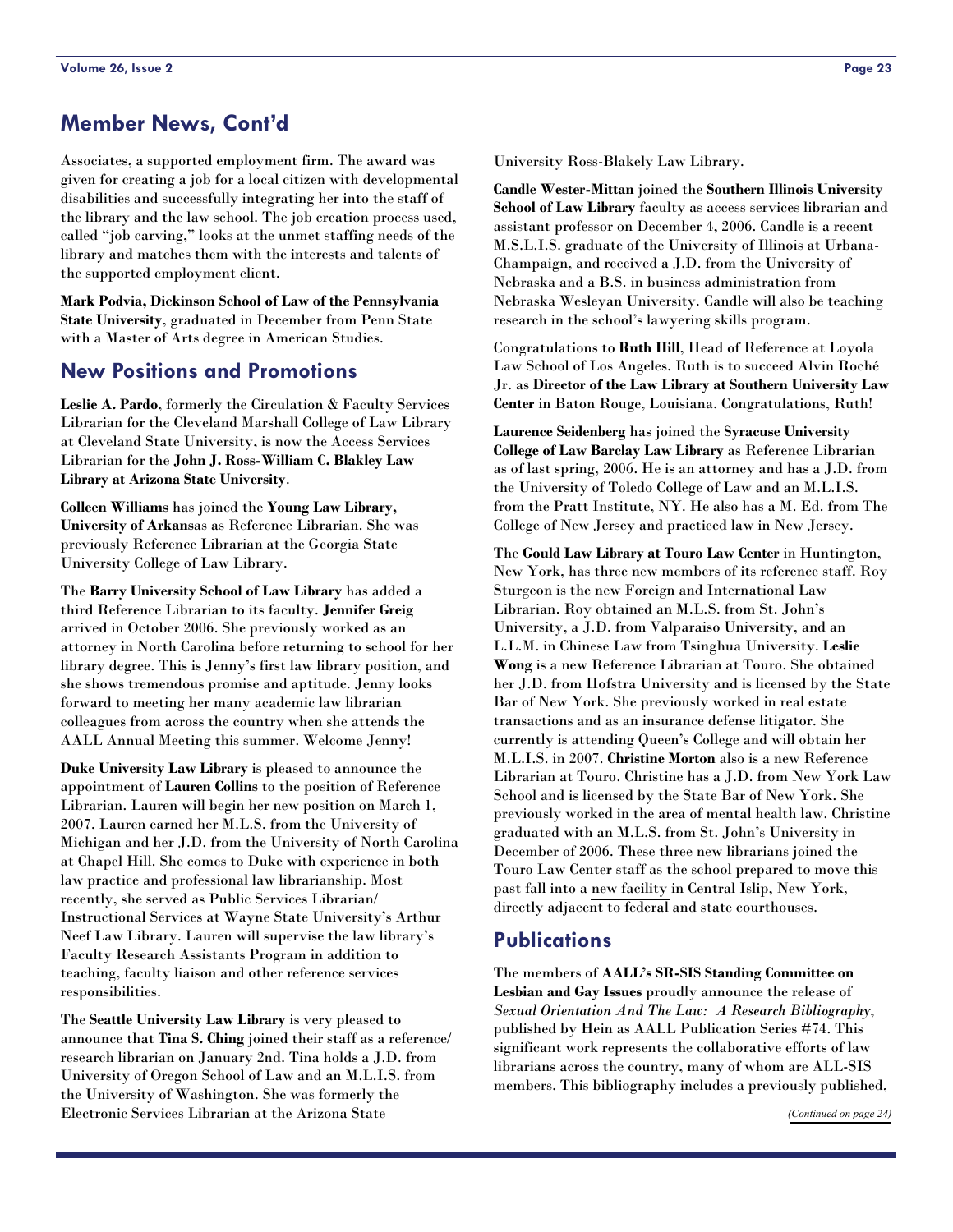# <span id="page-23-0"></span>**Member News, Cont'd**

unannotated bibliography covering the years 1969 - 1993, the new annotated bibliography covering the years 1994 - 2005, a wonderful introduction discussing social changes and the corresponding development of the sexual orientation legal literature by Brad Sears, the Executive Director of the Williams Institute on Sexual Orientation Law and Public Policy at UCLA School of Law, as well as a case name index and an author index.

**Joel Fishman**, Assistant Director for Lawyer Services, **Duquesne U. Center for Legal Information/Allegheny County Law Library**, has become the Book Review Editor for the *Legal History & Rare Book Newsletter*. He is the author of *Index to the Pennsylvania Bar Association Quarterly Volumes 1-77 (1929-2006)*, contact Joel if you wish to purchase a copy; and articles on "Benjamin Franklin" in Rodney Carlisle, ed. *One Day in History--July 4, 1776* (Harper Collins 2006) and "Oliver Cromwell" and "Trial of the Seven Bishops" in P. Finkelman, ed., *Encyclopedia of American Civil Liberties* (Routledge 2006).

**Carol Avery Nicholson, University of North Carolina at Chapel Hill, Kathrine R. Everett Law Library, Ruth Johnson Hill, Loyola Law School of Los Angeles**, and **Vicente E. Garces, University of Minnesota Law Library,** are co-editors of the recently published, Celebrating Diversity: A Legacy of Minority Leadership in AALL, AALL Publication Series No. 71.

**Mark Podvia, Dickinson School of Law of the Pennsylvania State University**, co-authored (with Professor William Butler) an introduction to a Lawbook Exchange reprint of the Honorable John Reed's **Pennsy[lvania Blackstone](http://www.spuytenduyvil.net/fiction/ladyv.htm)**.

**[Radu D. Popa](http://www.spuytenduyvil.net/fiction/ladyv.htm)**, Director of the Law Library and Assistant Dean for Library Services at **New York University School of Law**, has just published a fiction book entitled *Lady V.*, at Spuyten Duyvl Publishing House, www.spuytenduyvil.net/ fiction/ladyv.htm.

**Laurence Seidenberg, Syracuse University College of Law Barclay Law Library**, recently [published a book review o](http://www.globallawbooks.org)f *Intellectual Property Law [and Private International Law:](http://www.globallawbooks.org/reviews/detail.asp?id=302)  [Heading for the Fu](http://www.globallawbooks.org/reviews/detail.asp?id=302)ture*, by Joseph Drexl and Annette Kur, Hart Publishing, Oxford, UK (2005) in the NYU Global Law Book Review program at www.globallawbooks.org. The review is available at www.globallawbooks.org/reviews/ detail.asp?id=302.

**Fred R. Shapiro**, Associate Librarian for Collections and Access and Lecturer in Legal Research at **Yale Law School**, has published the *Yale Book of Quotations* (Yale University Press, 2006). This is intended to supplant *Bartlett's Familiar Quotations* and the *Oxford Dictionary of Quotations* as the most authoritative quotation dictionary. It also effectively extends and updates the *Oxford Dictionary of American* 

*Legal Quotations*, since it includes extensive coverage of legal quotations including British legal quotations not covered by the ODALQ.

**Mary Whisner, Gallagher Law Library, University of Washington School of Law**, has collected the first six years of her "Practicing Reference" column from *Law Library Journal* in a book. They are arranged thematically, updated, and indexed. *Practicing Reference: Thoughts for Librarians and Legal Researchers* [is part of AALL's](mailto:skelleher@mail.barry.edu)  Publication Series, published by William S. Hein & Co.

**Please send future submissions for the ALL-SIS Member News Column to Sue Kelleher, skelleher@mail.barry.edu.** 

# **Day in the Life of the Law Library Community Photo Contest**

Phill W. Johnson, Director of Electronic Services and Communications, UMKC School of Law, AALL Public Relations Committee Chair

 Dust off your cameras and start scoping out the perfect shot. A Day in the Life of the Law Library Community Photo Contest starts February 1, 2007. We encourage you to be creative in finding snapshots that capture the essence of law librarianship and are visually attractive.

 During the month of February, AALL members will take a wide range of photographs of law librarians working, meeting, teaching, and doing all that law librarians do in a given day. Entries will be due by the end of the month, and they will be judged online by the membership in April. Winners will be recognized on AALLNET, in the July 2007 issue of AALL Spectrum, and during the AALL Annual Meeting in New Orleans.

 Visit the Day in the Life site ([www.aallnet.org/dayinlife/](http://www.aallnet.org/dayinlife/)) for complete contest rules, photography tips, and the winning 2005 photos.